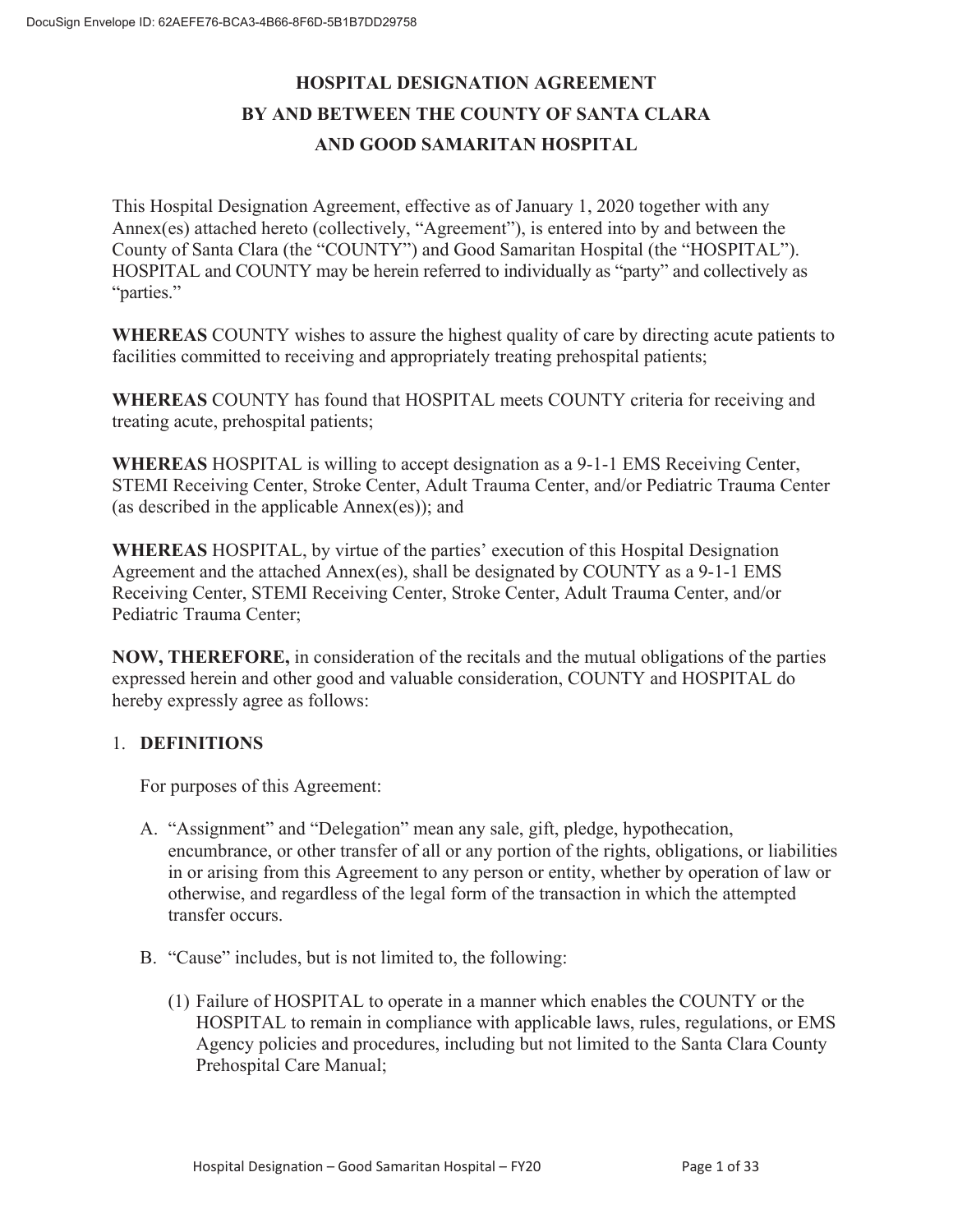- (2) Failure of HOSPITAL to provide timely physician coverage for patients transported to HOSPITAL pursuant to this Agreement, causing unnecessary risk of mortality or morbidity, as determined by COUNTY;
- (3) Any failure of performance, clinical or other, required in accordance with the Agreement and which is determined by the EMS Agency's Medical Director to constitute an endangerment to public health and safety.
- (4) Falsification of information or data supplied by HOSPITAL to COUNTY;
- (5) Acceptance by the HOSPITAL or HOSPITAL'S employees of any bribe, kickback or consideration of any kind in exchange for any consideration whatsoever, when such consideration or action on the part of the HOSPITAL or HOSPITAL'S employees could be reasonably construed as a violation of federal, state or local law.
- (6) Failure by HOSPITAL to strictly observe any provision in this Agreement;
- (7) Failure by HOSPITAL to remedy recurring malfunction, staff shortages, response delays, facility problems leading to diversion of ambulances or excessive ambulance patient offload times; and
- (8) The HOSPITAL is adjudged to be bankrupt or has a general assignment for the benefit of its creditors, or a receiver is appointed on account of HOSPITAL's insolvency.
- C. "EMS Agency" means the COUNTY's Emergency Medical Services Agency.
- D. "EMS System" means the emergency medical services system operated by the EMS Agency to provide personnel, facilities, and equipment for the effective and coordinated delivery of medical care services under emergency conditions in the COUNTY.

# 2. **TERM**

This Hospital Designation Agreement shall be valid for a period of five years, beginning on January 1, 2020 and continuing until December 31, 2024, unless earlier terminated pursuant to this Hospital Designation Agreement. Any Annex entered into pursuant to this Hospital Designation Agreement shall be valid from the date of mutual execution of the Annex until the earliest of (1) expiration of this Hospital Designation Agreement, (2) termination of this Hospital Designation Agreement, or (3) termination of the Annex.

# 3. **DESIGNATION FEES**

A. Amount of Fee(s)

In exchange for designation as a 9-1-1 EMS Receiving Center, STEMI Receiving Center, Stroke Center, Adult Trauma Center, and/or Pediatric Trauma Center, HOSPITAL shall pay COUNTY in accordance with the COUNTY Board of Supervisors' approved fee schedule, as may be amended by the COUNTY from time to time, together with any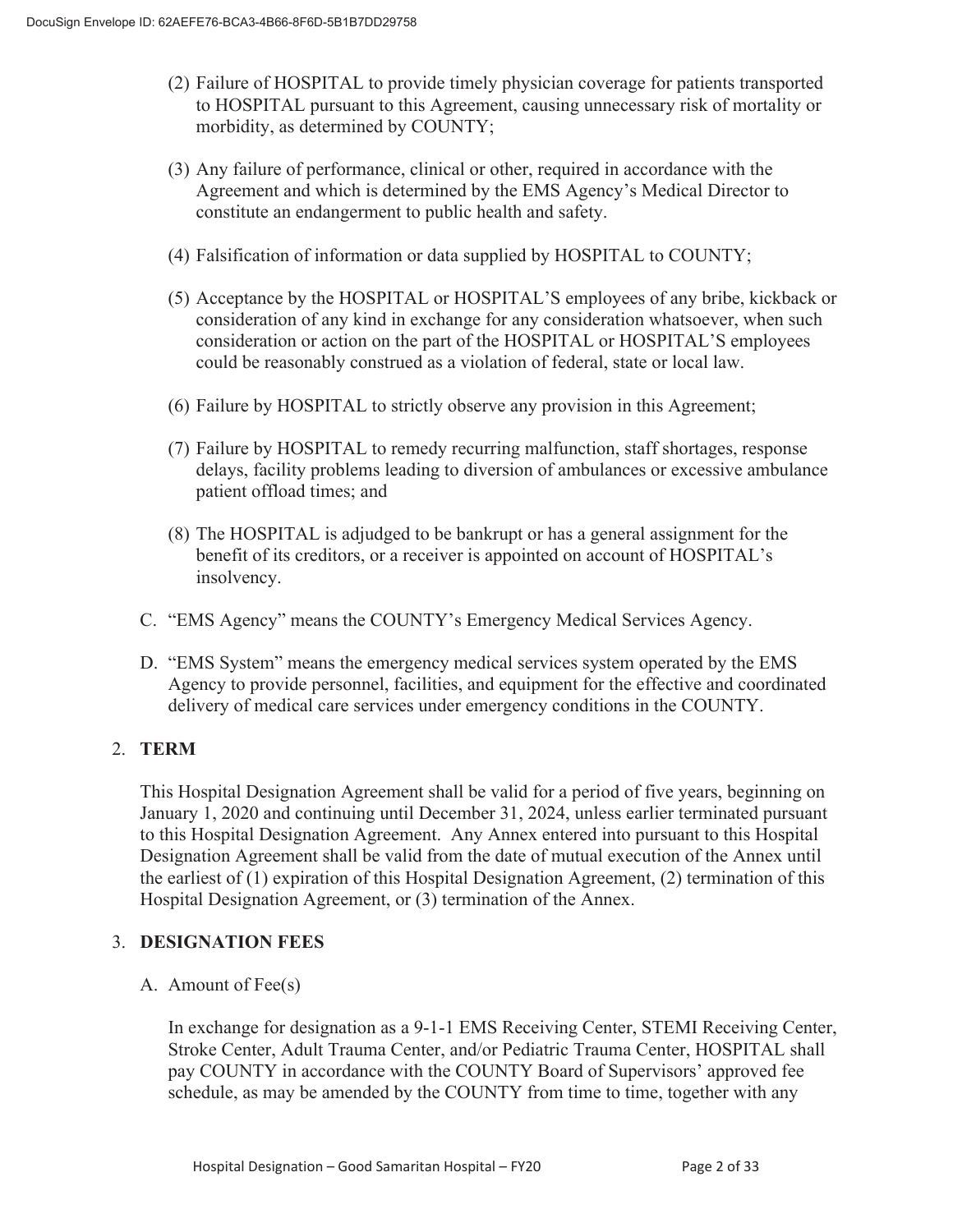fee(s) identified in the attached Annex(es). The fee(s) shall be used to pay the cost to the EMS Agency of administering and evaluating the 9-1-1 EMS Receiving Center system, STEMI Receiving Center system, Stroke Center system, and/or Trauma Center system, as applicable.

B. Payment of Fee(s)

Fee(s) shall be paid in full within thirty (30) calendar days of receipt of an invoice from the COUNTY.

## 4. **DISCLAIMER**

HOSPITAL acknowledges that COUNTY makes no representation, and does not guarantee that any patients will be delivered, directed, or diverted to HOSPITAL for care pursuant to this Agreement and cannot assure that a minimum number of patients will be delivered to HOSPITAL during the term of this Agreement.

# 5. **OBLIGATIONS OF HOSPITAL**

- A. HOSPITAL shall comply with all HOSPITAL obligations set forth in the attached Annex(es).
- B. HOSPITAL shall comply with all standards criteria identified within this Agreement, as well as all applicable EMS Agency policies and procedures, as amended from time to time, including but not limited to the Santa Clara County Prehospital Care Policy Manual.
- C. Any transfer of a patient must be in accordance with the Emergency Medical Treatment and Active Labor Act (42 U.S.C § 1395dd), the regulations promulgated thereunder, and applicable EMS Agency policies and procedures, including but not limited to the Santa Clara County Prehospital Care Policy Manual, as amended from time to time.
- D. HOSPITAL shall maintain an adequate number of physicians, surgeons, nurses, and other medical staff possessing that degree of learning and skill ordinarily possessed by medical personnel practicing in the same or similar circumstances.
- E. HOSPITAL shall provide, at HOSPITAL's sole expense, all persons, employees, supplies, equipment, and facilities needed to perform the services required under this Agreement. All such services will be performed by HOSPITAL, or under HOSPITAL's supervision by persons authorized by HOSPITAL to perform such services.
- F. HOSPITAL shall immediately notify the EMS Agency of any circumstances that will prevent HOSPITAL from providing the services described in this Agreement.
- G. HOSPITAL shall comply with any EMS Agency plan of correction, regarding any identified failure to meet any standards identified in this Agreement, within the timeframes established by the EMS Agency.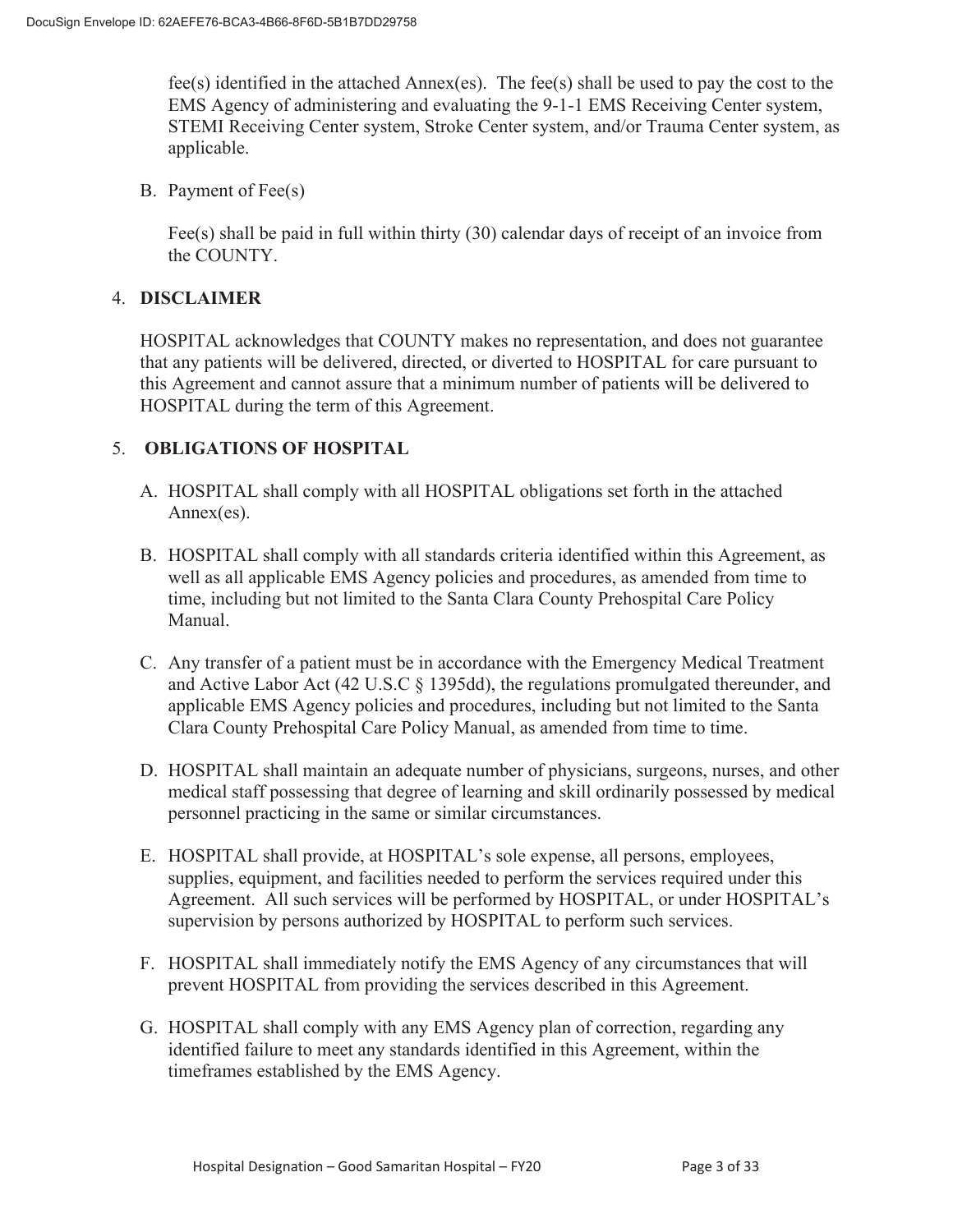H. Required Designation as a 9-1-1 EMS Receiving Center

As a condition of obtaining and maintaining designation as a STEMI Receiving Center, Stroke Center, Adult Trauma Center, or Pediatric Trauma Center, HOSPITAL shall obtain and maintain designation as a 9-1-1 EMS Receiving Center.

- I. Licensing and Accreditation
	- (1) HOSPITAL shall possess a current California Department of Public Health license for basic or comprehensive emergency service.
	- (2) HOSPITAL shall maintain accreditation by the Joint Commission.
	- (3) HOSPITAL shall notify COUNTY within 24 hours any time that HOSPITAL becomes aware that HOSPITAL is not in compliance with any applicable federal, state, or local laws, rules, regulations, policies or procedures related to performance of services under this Agreement. Such notice shall indicate the reason(s), date(s), and time(s) for non-compliance and corrective actions that are being taken to resolve the violation. The COUNTY shall determine, in its sole and absolute discretion, whether the HOSPITAL may continue to receive patients pursuant to this Agreement during the period that corrective actions are underway.
- J. Compliance With All Laws and Regulations

HOSPITAL shall comply with all laws, codes, regulations, rules and orders applicable to its performance under this Agreement, including but not limited to applicable EMS Agency policies and procedures such as the Santa Clara County Prehospital Care Policy Manual, as amended from time to time.

- K. Data Collection/Records
	- (1) HOSPITAL shall maintain patient care, revenue, and expenditure data during the term of this Agreement and for a period of seven (7) years from the termination of this Agreement or until all claims, if any, have been resolved, whichever period is longer, or longer of otherwise required under other provisions of this Agreement. Such records shall be maintained in such a fashion as to be able to separately identify patients served pursuant to each Annex to this Agreement.
	- (2) HOSPITAL shall participate in an electronic data exchange with the EMS Agency. This data shall consist of pre-hospital patient care data coming into the hospital's electronic health record (EHR) system, as well as patient outcome data and billing data being sent back to the EMS Agency's electronic patient care record (ePCR) solution.
	- (3) HOSPITAL shall provide patient outcome data to the EMS Agency through a Hospital Information Exchange (HIE) solution if the EMS Agency adopts and implements such a solution.
	- (4) HOSPITAL shall provide insurance/billing information on 9-1-1 EMS patients transported to the HOSPITAL, to the ambulance company that transported the patient to the facility at time of transport, if possible.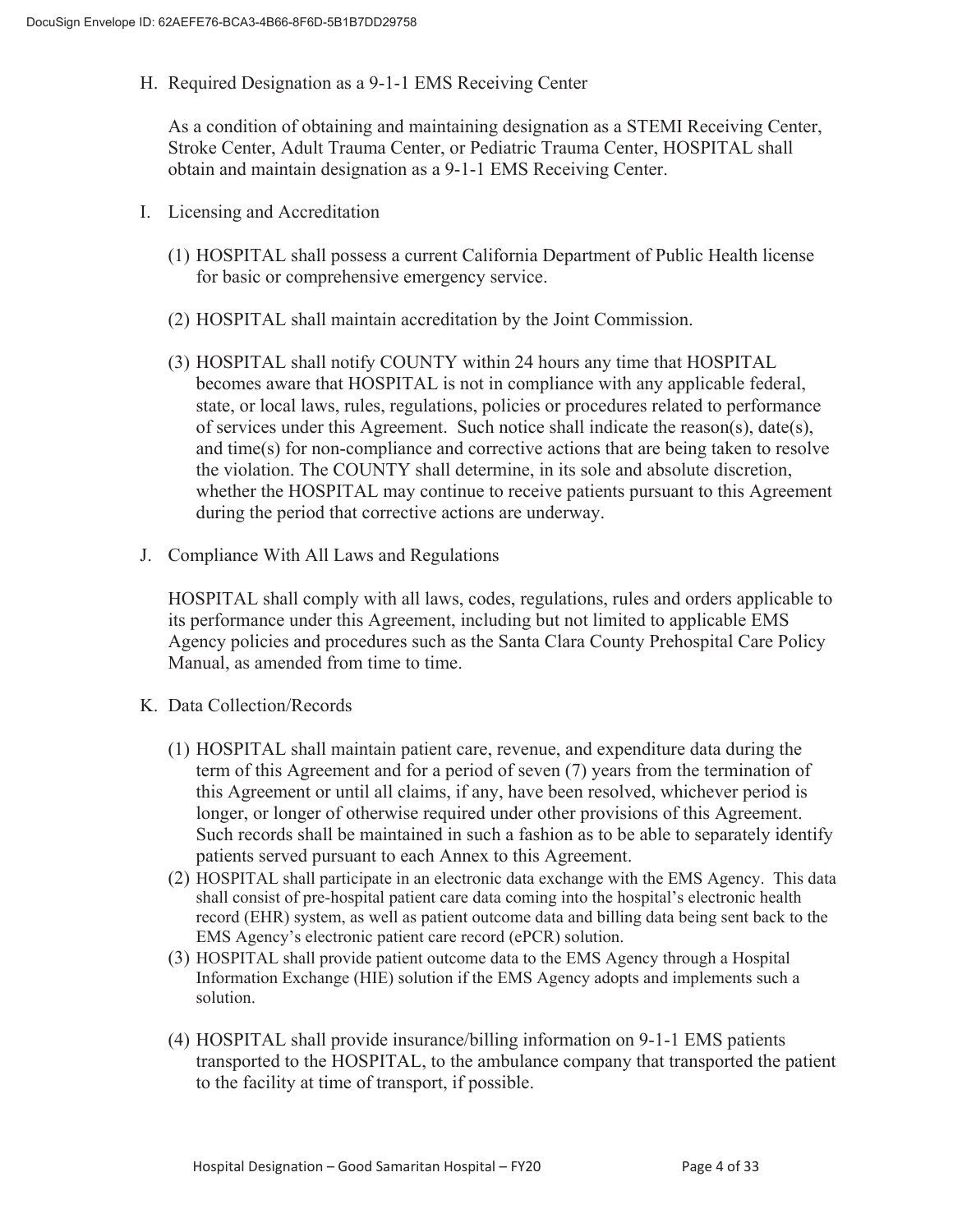- (5) HOSPITAL shall participate in data collection and evaluation studies conducted by the EMS Agency, including but not limited to clinical outcomes, upon request from the EMS Agency.
- (6) HOSPITAL shall submit reports to EMS Agency quarterly or as requested.
- (7) Specific to non-trauma center hospitals: If HOSPITAL is not designated by COUNTY as a Pediatric Trauma Center or Adult Trauma Center, HOSPITAL shall submit specific outcome data quarterly for all patients who are transported by ambulance to the HOSPITAL and then admitted to the HOSPITAL with an ICD-9 (or subsequent ICD-10) injury code between 800-959.9 if they meet COUNTY's prehospital major trauma criteria. It is preferable for a non-trauma center hospital to transfer patients who meet major trauma criteria to a Pediatric Trauma Center or Adult Trauma Center, as applicable. If a non-trauma center hospital receives and admits patients who meet COUNTY's prehospital major trauma criteria, the EMS Agency may require the hospital to submit additional outcome information. This information may include but is not limited to: nature and extent of injuries, diagnostic tests performed, treatment, surgical procedures, unplanned readmissions, complications, ED and hospital disposition data, mortality rates and length of stay. These reports shall be incorporated into the Santa Clara County Trauma Registry.

## 6. **OBLIGATIONS OF COUNTY**

- A. COUNTY shall comply with all COUNTY obligations set forth in the attached Annex(es).
- B. COUNTY shall provide or cause to be provided to HOSPITAL system data related to prehospital care that COUNTY determines shall contribute to continuous quality improvement, provided, however, that this subsection shall not confer any right to HOSPITAL to receive or demand system data from COUNTY.
- C. COUNTY shall develop and promulgate medical control policies and EMS System procedures consistent with applicable federal and state statutes and regulations, and COUNTY ordinances.
- D. COUNTY shall administer and coordinate the EMS System consistent with the Emergency Medical Services System and the Prehospital Emergency Medical Care Personnel Act, codified in California Health and Safety Code Division 2.5.
- E. COUNTY shall use its best efforts to procure funding to maintain the EMS System, including actively seeking grant funding at the federal, state, and local levels.
- F. COUNTY shall provide HOSPITAL with standardized EMS System policies and/or protocols as contained in the Santa Clara County Prehospital Care Policy Manual, as may be amended from time to time.
- G. COUNTY shall develop and coordinate a comprehensive EMS data collection system, in consultation with various EMS System stakeholder committees and HOSPITAL, which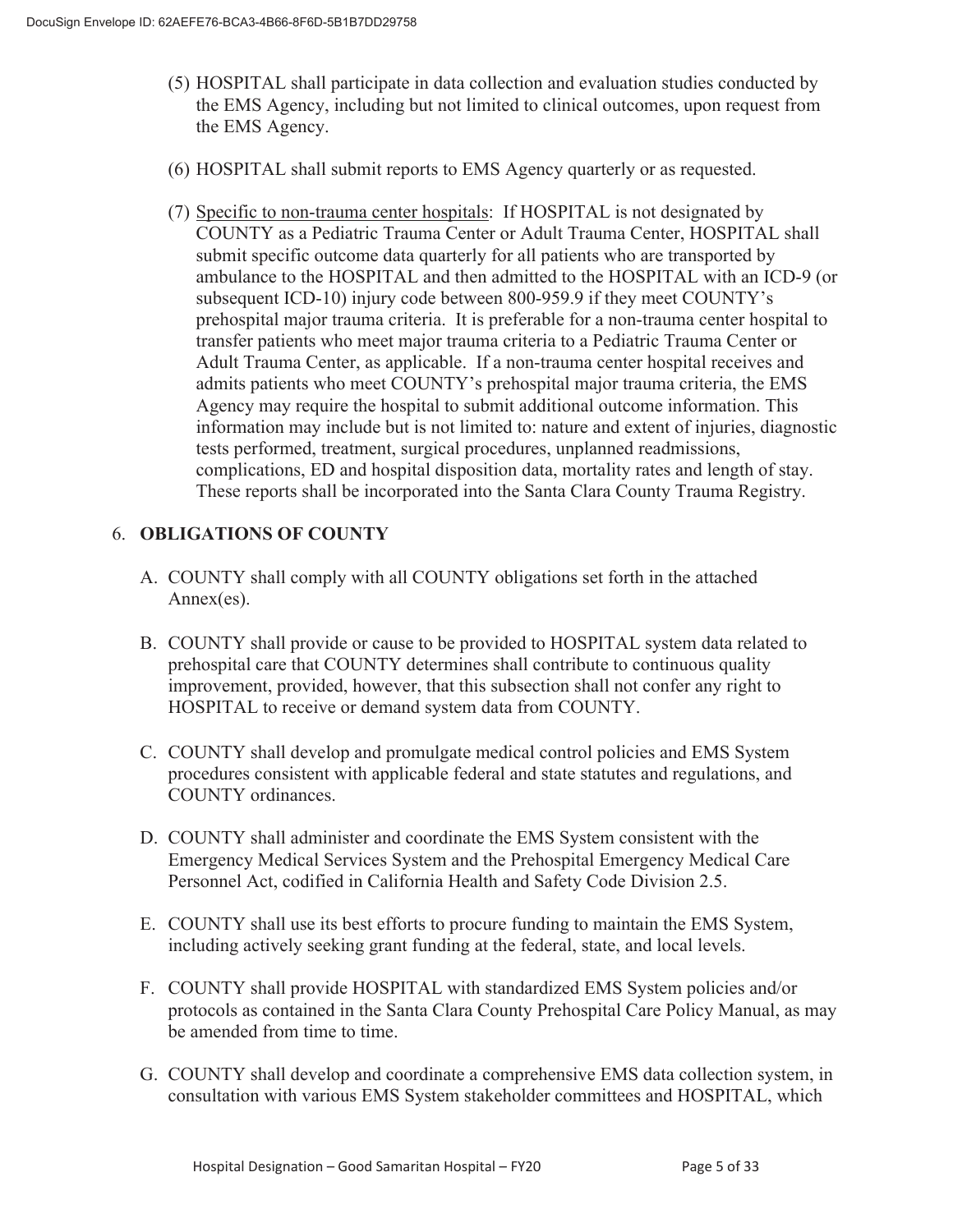includes required data elements, data analysis, report generation, and other details related to evaluating and ensuring the quality of the EMS System.

- H. COUNTY shall develop EMS policies and procedures, clinical protocols and other EMS plans based on the processes described in the EMS Policies and Procedures Manual, as may be revised from time to time by COUNTY. Whenever reasonably possible, COUNTY shall provide HOSPITAL with adequate time to plan, budget and train personnel affected by changes in EMS policies, procedures, clinical protocols or other EMS plans.
- I. COUNTY shall not be liable for any costs or expenses incurred by HOSPITAL to satisfy HOSPITAL's responsibilities under this Agreement, including any costs or expenses incurred by HOSPITAL for services provided to patients lacking the ability to pay for services.

# 7. **MUTUAL COOPERATION**

It is agreed that mutual non-competition among facilities that have entered into Hospital Designation Agreements with COUNTY, as well as their associated helicopter services, is vital to providing optimal medical care under the EMS System. In furtherance of such cooperation, HOSPITAL agrees to provide access to the helipad, if any, located at HOSPITAL to all helicopter services, to the extent necessary to triage and/or transport patients to HOSPITAL pursuant to this Agreement. HOSPITAL shall not charge helicopter services for such landing privileges.

# 8. **OWNERSHIP, PUBLICATION, REPRODUCTION AND USE OF MATERIALS**

HOSPITAL agrees to meet with all other facilities that have entered into agreements with COUNTY to provide the services described in the attached Annex(es) in order to establish guidelines concerning the publication and use of data relating to the system for providing those services and any other such facility. By way of example, if HOSPITAL has executed an Annex for designation as an Adult Trauma Center or Pediatric Trauma Center, HOSPITAL shall meet with all other Trauma Centers designated by the COUNTY in order to establish guidelines concerning the publication and use of data relating to the trauma system and any other Trauma Center. COUNTY shall note HOSPITAL's contribution of data to any materials, within such materials, that are published or issued as result of this Agreement. Each party shall note the other party's contribution of data to any materials, within such materials, published or issued as a result of this Agreement.

# 9. **ADVERTISING, MARKETING AND INFORMATION**

Prior to publicly releasing any marketing materials primarily related to the provision of services covered under this Agreement, HOSPITAL shall provide COUNTY the opportunity to comment on and approve any such marketing materials. HOSPITAL shall not represent itself to be the EMS System, a 9-1-1 EMS Receiving Center, a Stroke Center, an Adult Trauma Center, a Pediatric Trauma Center, or a STEMI Receiving Center unless designated by the COUNTY pursuant to this Agreement.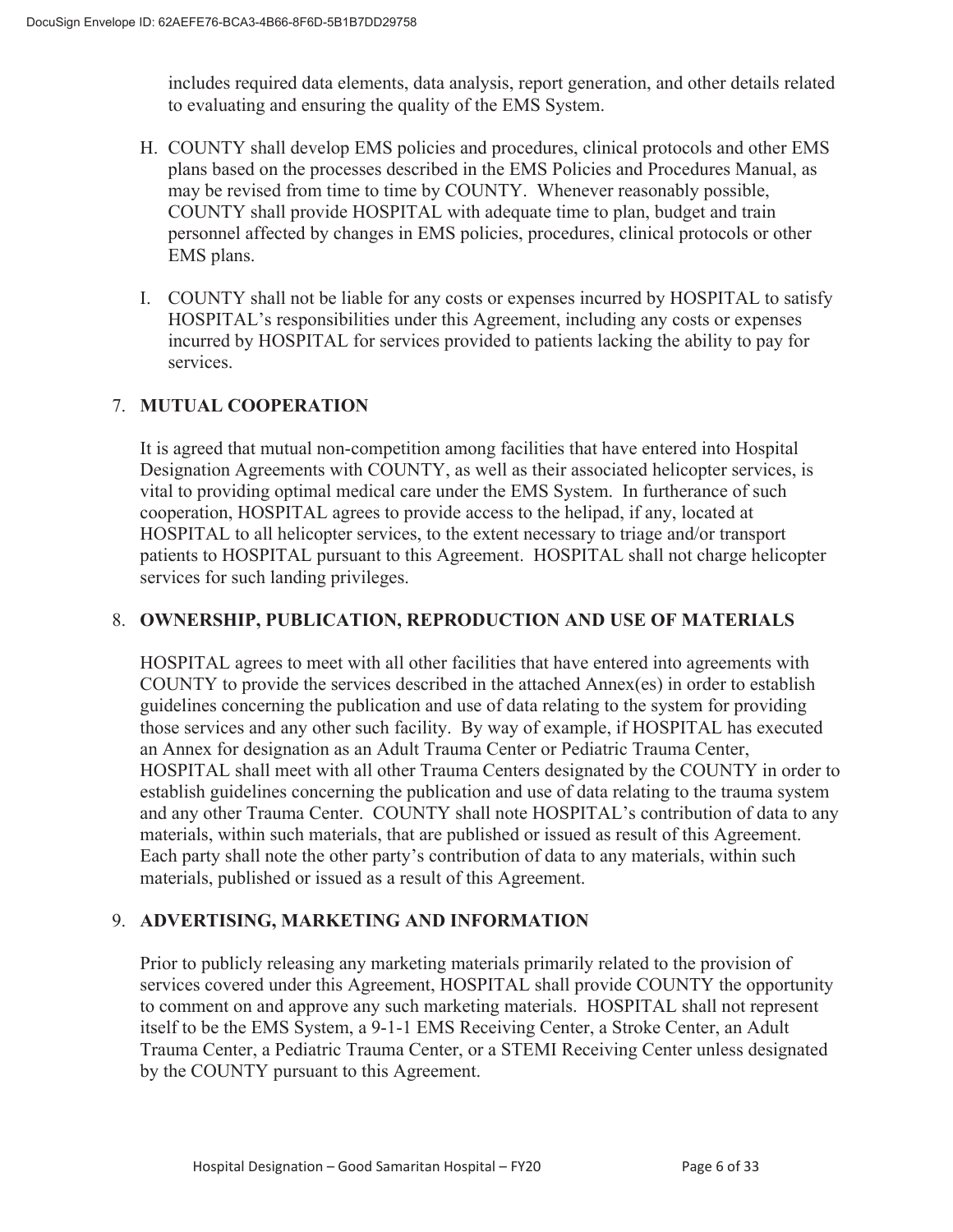# 10. **PERFORMANCE MONITORING**

The EMS Agency and its authorized representatives shall be entitled to monitor, assess, and evaluate HOSPITAL's performance pursuant to this Agreement. To the extent permitted by law, such monitoring, assessments, or evaluations shall include, but not be limited to, audits, inspection of premises, review of reports, review of patient records, and interviews of HOSPITAL's staff and patients. At any time during normal business hours, as often as the EMS Agency may deem necessary, and to the extent permitted by law, HOSPITAL shall make available to the EMS Agency, upon the EMS Agency's request, all of HOSPITAL's records with respect to all matters covered by this Agreement.

## 11. **DEBARMENT**

HOSPITAL certifies that (i) employees who provide services hereunder have not been convicted of a criminal offense related to health care and that they are not listed by any federal or state agency as debarred, excluded or otherwise ineligible for participation in federal or state funded health care programs; (ii) HOSPITAL has performed an appropriate screen of these employees prior to making this certification; and (iii) it shall screen all new employees who provide services under this Agreement. HOSPITAL certifies that HOSPITAL has not been convicted of a criminal offense related to health care, nor is HOSPITAL listed by any federal or state agency as debarred, excluded or otherwise ineligible for participation in federal or state funded health care programs. HOSPITAL agrees that if any of its employees providing services under this Agreement are convicted of a crime related to health care or debarred, such employees shall be removed from any responsibility or involvement in the provision of services under this Agreement once the criminal conviction or debarment is final. HOSPITAL shall notify COUNTY of the pendency of such charges or proposed debarment or exclusion against it or against HOSPITAL's employees. HOSPITAL shall indemnify, defend and hold harmless COUNTY for any loss or damage resulting from HOSPITAL's or HOSPITAL's employees' criminal conviction, debarment or exclusion.

# 12. **CONFLICTS OF INTEREST**

HOSPITAL acknowledges that ambulances shall be directed by EMS Agency policies and procedures. Neither HOSPITAL nor COUNTY shall exert any direct or indirect influence that would cause or contribute to the diversion of an ambulance in violation of EMS Agency policies and procedures. HOSPITAL and COUNTY shall comply with all applicable federal, state, and local conflict of interest laws and regulations.

# 13. **CONFIDENTIALITY**

The parties agree to maintain the confidentiality of all patient information and records obtained in the course of providing services under this Agreement, in accordance with all applicable federal and state statutes and regulations and local ordinances. Such information shall be divulged only as provided by law. COUNTY agrees that it is a "Health Oversight Agency" under HIPAA and, therefore, a Business Associate Agreement is not necessary. Nothing in this Agreement shall require HOSPITAL to provide or disclose to COUNTY, or anyone else, the following: (a) documents generated solely in anticipation of malpractice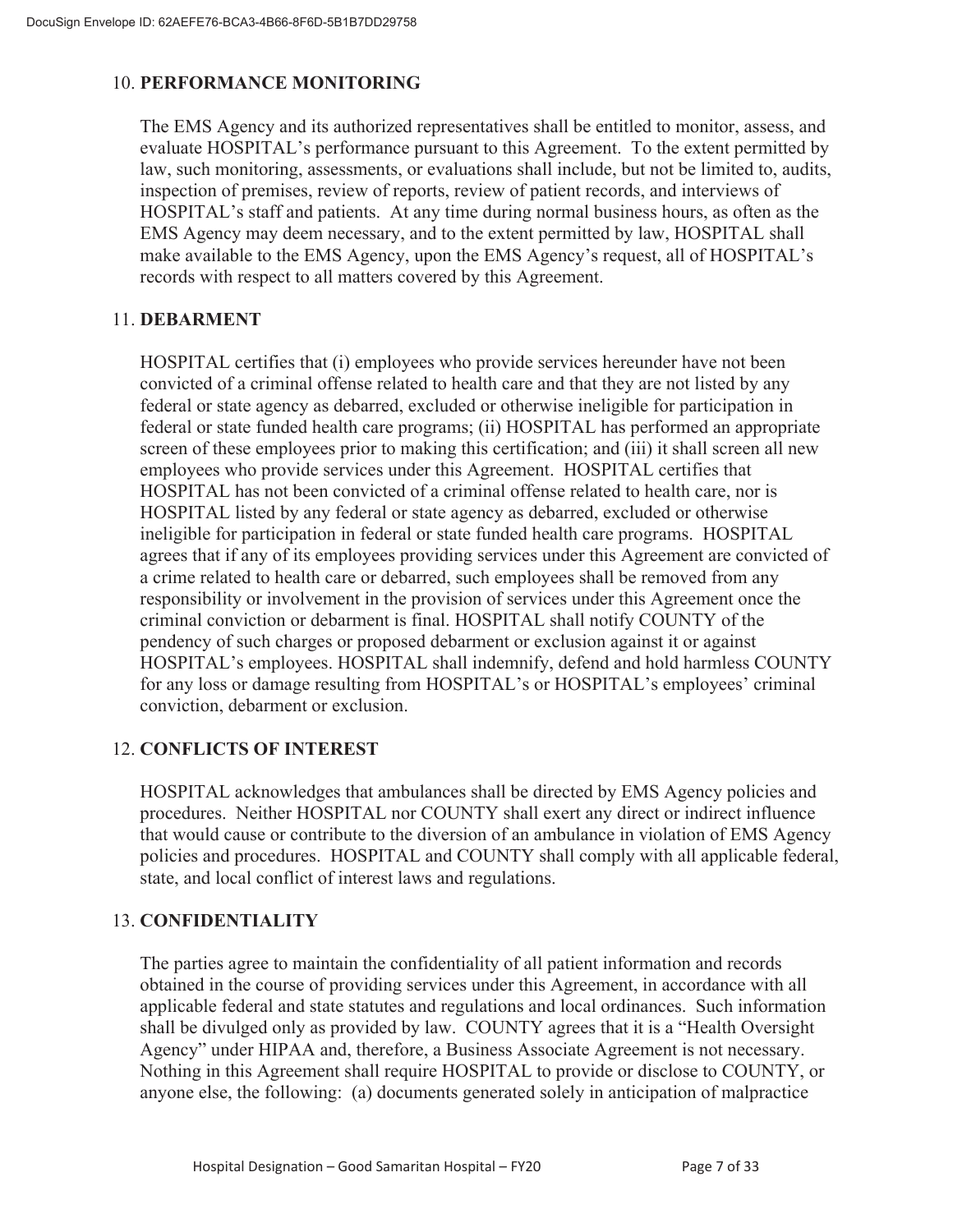litigation, and (b) documents by, or for the use of, any medical staff committee having the responsibility of evaluation and improvement of the quality of care rendered in the hospital.

Nothing in this Agreement shall require HOSPITAL to provide or disclose to COUNTY, or anyone else, the following: (a) documents generated solely in anticipation of malpractice litigation, and (b) documents by, or for the use of, any medical staff committee having the responsibility of evaluation and improvement of the quality of care rendered in the hospital (hereafter, "Medical Staff Committee Documents".) In the event that HOSPITAL in its discretion chooses to share Medical Staff Committee documents or the contents thereof with County, County acknowledges that such documents may be protected under California Evidence Code Section 1157 and agrees to strictly maintain the confidentiality of documents protected under Evidence Code Section 1157.

# 14. **INDEMNIFICATION AND INSURANCE**

HOSPITAL and COUNTY shall comply with the applicable indemnification and insurance provisions attached as Exhibit A.

# 15. **DISPUTE RESOLUTION**

- A. HOSPITAL shall identify specific individuals and provide their contact information for those who are authorized to assist the EMS Agency with dispute resolution under this Agreement.
- B. HOSPITAL shall respond to written requests of the EMS Agency for information regarding any perceived dispute within five (5) business days, unless otherwise mutually agreed, following receipt of such request.
- C. HOSPITAL is encouraged to resolve normal day-to-day operational concerns directly with involved parties, such as other EMS System providers and hospitals. If a dispute is not resolved at this level, the HOSPITAL may refer the dispute to the Director of the EMS Agency for further review and action.

# 16. **TERMINATION**

- A. Termination without Cause. Either party may terminate this Agreement, either in whole or in part, for convenience at any time without penalty or liability by giving 180 days prior written notice specifying the effective date and scope of such termination.
- B. Termination for Cause.
	- (1) In the event of a condition or circumstance constituting Cause for termination, the COUNTY shall have all rights and remedies available at law or in equity under this Agreement, including the right to terminate this Agreement, either in whole or in part.
	- (2) If COUNTY determines that Cause exists for potential termination of this Agreement, either in whole or in part, the COUNTY shall provide reasonable notice to HOSPITAL of the Cause. HOSPITAL shall have up to thirty (30) days to either cure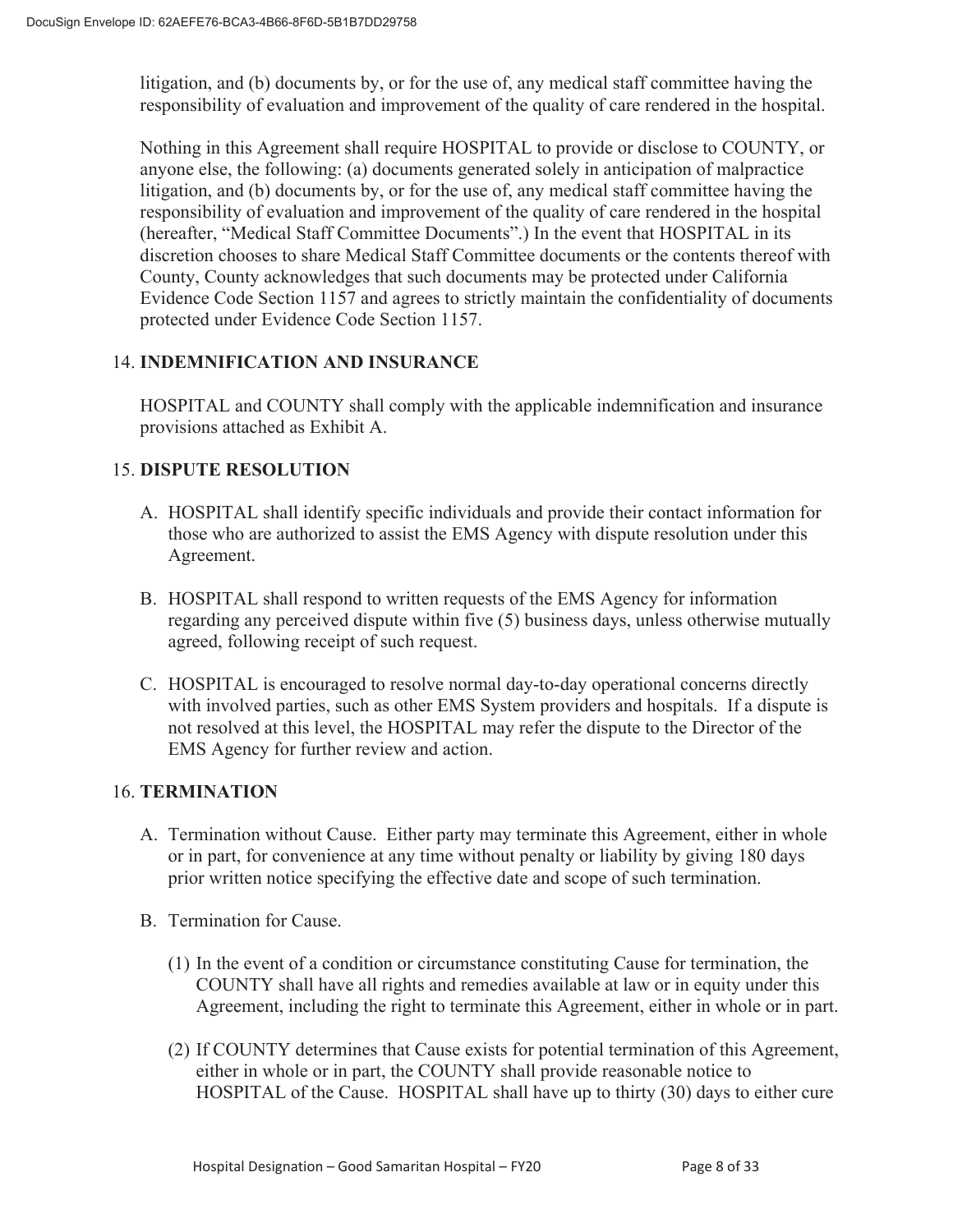the default or provide evidence to the reasonable satisfaction of the COUNTY that Cause for termination does not exist. If HOSPITAL has not cured the default, or if the default cannot be reasonably cured, within the 30 day cure period, COUNTY may, at its option, decide whether to (a) give HOSPITAL additional time to cure while retaining the right to immediately terminate at any point thereafter for cause; or (b) terminate immediately for Cause.

- (3) In the event that the COUNTY determines that the Cause for termination poses a danger to public health or safety, the COUNTY may, in its sole and absolute discretion, decide not to allow HOSPITAL to have a cure period and immediately terminate this Agreement, either in whole or in part, without penalty upon issuing either oral or written notice to HOSPITAL.
- C. Consequences of Termination. In the event of COUNTY's termination of this Agreement, either in whole or in part, the HOSPITAL shall be liable for costs, if any, incurred by the COUNTY because of HOSPITAL's default. HOSPITAL shall promptly reimburse the COUNTY for the full amount of its liability, or, at COUNTY's option, the COUNTY may offset such liability from any payment due to HOSPITAL under any contract with the COUNTY.

# 17. **BUDGETARY CONTINGENCY**

Performance and/or payment by the COUNTY pursuant to this Agreement is contingent upon the appropriation of sufficient funds by the COUNTY for services covered by this Agreement. If funding is reduced or deleted by the COUNTY for services covered by this Agreement, the COUNTY may, at its option and without penalty or liability, terminate this Agreement or offer an amendment to this Agreement indicating the reduced amount.

# 18. **ASSIGNMENT AND DELEGATION**

HOSPITAL shall not assign any of its rights or delegate any of its duties under this Agreement, either in whole or in part, without the prior written consent of COUNTY. No Assignment or Delegation shall release HOSPITAL from any of its obligations or alter any of its obligations to be performed under the Agreement. This provision shall not be applicable to services agreements or contracts or similar arrangements usually and customarily entered into by medical facilities to obtain or arrange for professional medical services, administrative support, equipment, supplies or technical support.

## 19. **COMPLIANCE WITH ALL LAWS, INCLUDING NONDISCRIMINATION, EQUALOPPORTUNITY AND WAGE THEFT PREVENTION**

(1) Compliance with All Laws. Contractor shall comply with all applicable Federal, State, and local laws, regulations, rules, and policies (collectively, "Laws"), including but not limited to the non-discrimination, equal opportunity, and wage and hour Laws referenced in the paragraphs below.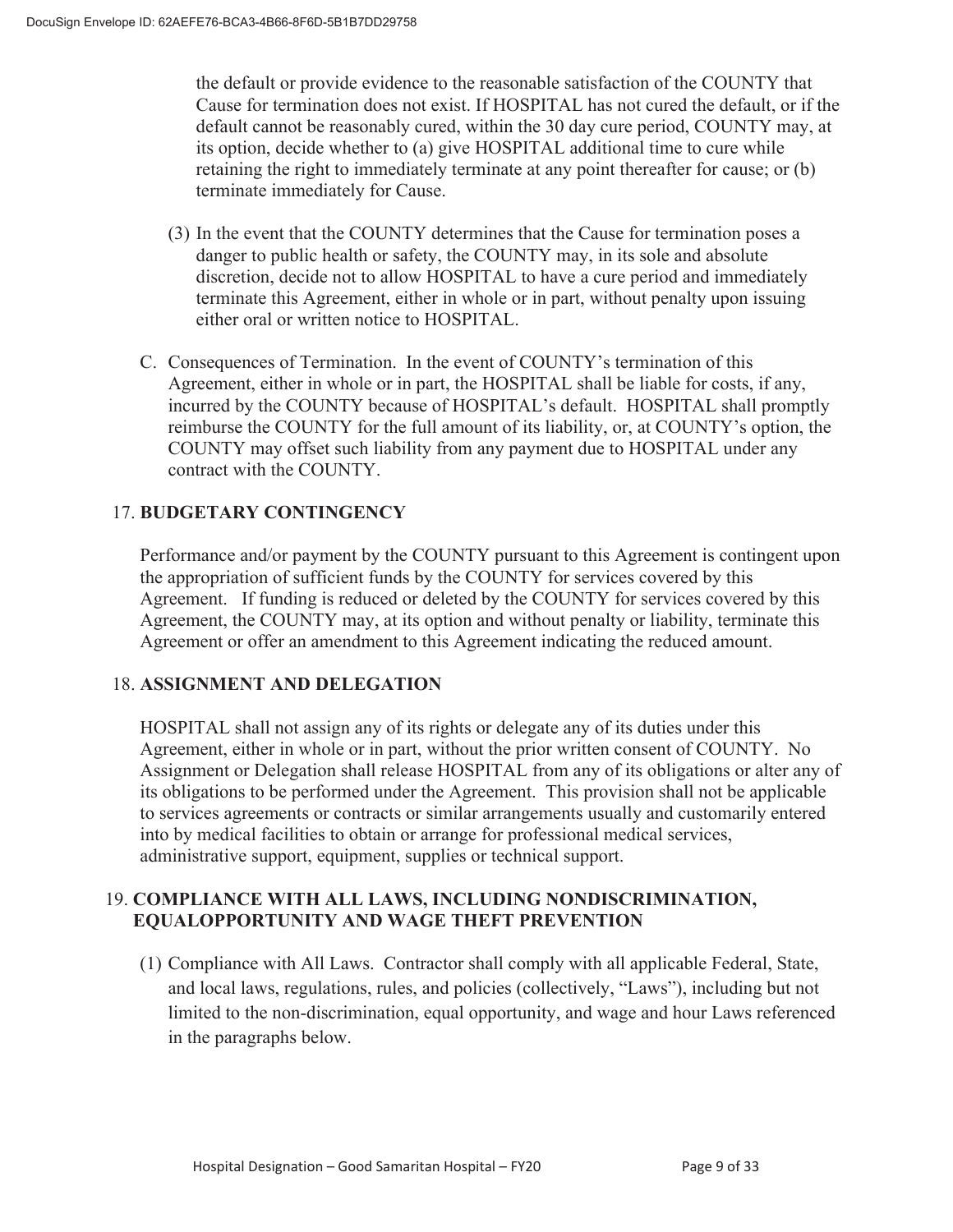- (2) Compliance with Non-Discrimination and Equal Opportunity Laws: Contractor shall comply with all applicable Laws concerning nondiscrimination and equal opportunity in employment and contracting, including but not limited to the following: Santa Clara County's policies for contractors on nondiscrimination and equal opportunity; Title VII of the Civil Rights Act of 1964 as amended; Americans with Disabilities Act of 1990; the Age Discrimination in Employment Act of 1967; the Rehabilitation Act of 1973 (Sections 503 and 504); the Equal Pay Act of 1963; California Fair Employment and Housing Act (Gov. Code § 12900 et seq.); California Labor Code sections 1101, 1102, and 1197.5; and the Genetic Information Nondiscrimination Act of 2008. In addition to the foregoing, Contractor shall not discriminate against any subcontractor, employee, or applicant for employment because of age, race, color, national origin, ancestry, religion, sex, gender identity, gender expression, sexual orientation, mental disability, physical disability, medical condition, political belief, organizational affiliation, or marital status in the recruitment, selection for training (including but not limited to apprenticeship), hiring, employment, assignment, promotion, layoff, rates of pay or other forms of compensation. Nor shall Contractor discriminate in the provision of services provided under this contract because of age, race, color, national origin, ancestry, religion, sex, gender identity, gender expression, sexual orientation, mental disability, physical disability, medical condition, political beliefs, organizational affiliations, or marital status.
- (3) Compliance with Wage and Hour Laws: Contractor shall comply with all applicable wage and hour Laws, which may include but are not limited to, the Federal Fair Labor Standards Act, the California Labor Code, and, if applicable, any local minimum wage, prevailing wage, or living wage Laws.
- (4) Definitions: For purposes of this section, the following definitions shall apply. A "Final Judgment" shall mean a judgment, decision, determination, or order (a) which is issued by a court of law, an investigatory government agency authorized by law to enforce an applicable Law, an arbiter, or arbitration panel and (b) for which all appeals have been exhausted or the time period to appeal has expired. For pay equity Laws, relevant investigatory government agencies include the federal Equal Employment Opportunity Commission, the California Division of Labor Standards Enforcement, and the California Department of Fair Employment and Housing. Violation of a pay equity Law shall mean unlawful discrimination in compensation on the basis of an individual's sex, gender, gender identity, gender expression, sexual orientation, race, color, ethnicity, or national origin under Title VII of the Civil Rights Act of 1964 as amended, the Equal Pay Act of 1963, California Fair Employment and Housing Act, or California Labor Code section 1197.5, as applicable. For wage and hour Laws, relevant investigatory government agencies include the federal Department of Labor, the California Division of Labor Standards Enforcement, and the City of San Jose's Office of Equality Assurance.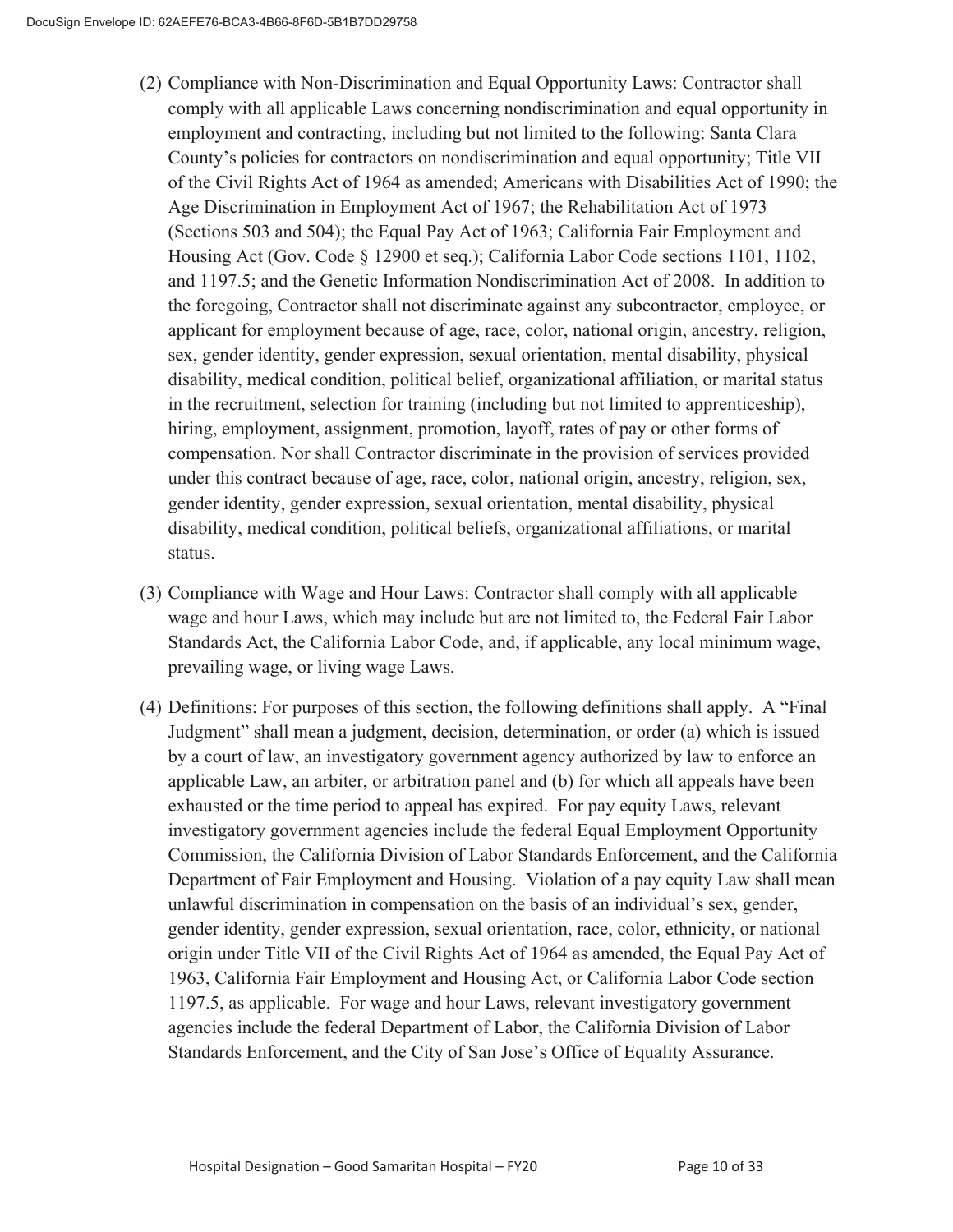- (5) Prior Judgments, Decisions or Orders against Contractor: By signing this Agreement, Contractor affirms that it has disclosed any final judgments that (A) were issued in the five years prior to executing this Agreement by a court, an investigatory government agency, arbiter, or arbitration panel and (B) found that Contractor violated an applicable wage and hour law or pay equity law. Contractor further affirms that it has satisfied and complied with – or has reached Agreement with the County regarding the manner in which it will satisfy – any such final judgments.
- (6) Violations of Wage and Hour Laws or Pay Equity Laws During Term of Contract: If at any time during the term of this Agreement, Contractor receives a Final Judgment rendered against it for violation of an applicable wage and hour Law or pay equity Law, then Contractor shall promptly satisfy and comply with any such Final Judgment. Contractor shall inform the Office of the County Executive-Office of Countywide Contracting Management (OCCM) of any relevant Final Judgment against it within 30 days of the Final Judgment becoming final or of learning of the Final Judgment, whichever is later. Contractor shall also provide any documentary evidence of compliance with the Final Judgment within 5 days of satisfying the Final Judgment. Any notice required by this paragraph shall be addressed to the Office of the County Executive-OCCM at 70 W. Hedding Street, East Wing, 11th Floor, San José, CA 95110. Notice provisions in this paragraph are separate from any other notice provisions in this Agreement and, accordingly, only notice provided to the Office of the County Executive-OCCM satisfies the notice requirements in this paragraph.
- (7) Access to Records Concerning Compliance with Pay Equity Laws: In addition to and notwithstanding any other provision of this Agreement concerning access to Contractor's records, Contractor shall permit the County and/or its authorized representatives to audit and review records related to compliance with applicable pay equity Laws. Upon the County's request, Contractor shall provide the County with access to any and all facilities and records, including but not limited to financial and employee records, that are related to the purpose of this Section, except where prohibited by federal or state laws, regulations or rules. County's access to such records and facilities shall be permitted at any time during Contractor's normal business hours upon no less than 10 business days' advance notice.
- (8) Pay Equity Notification: Contractor shall (1) at least once in the first year of this Agreement and annually thereafter, provide each of its employees working in California and each person applying to Contractor for a job in California

(collectively, "Employees and Job Applicants") with an electronic or paper copy of all applicable pay equity Laws or (2) throughout the term of this Agreement, continuously post an electronic copy of all applicable pay equity Laws in conspicuous places accessible to all of Contractor's Employees and Job Applicants.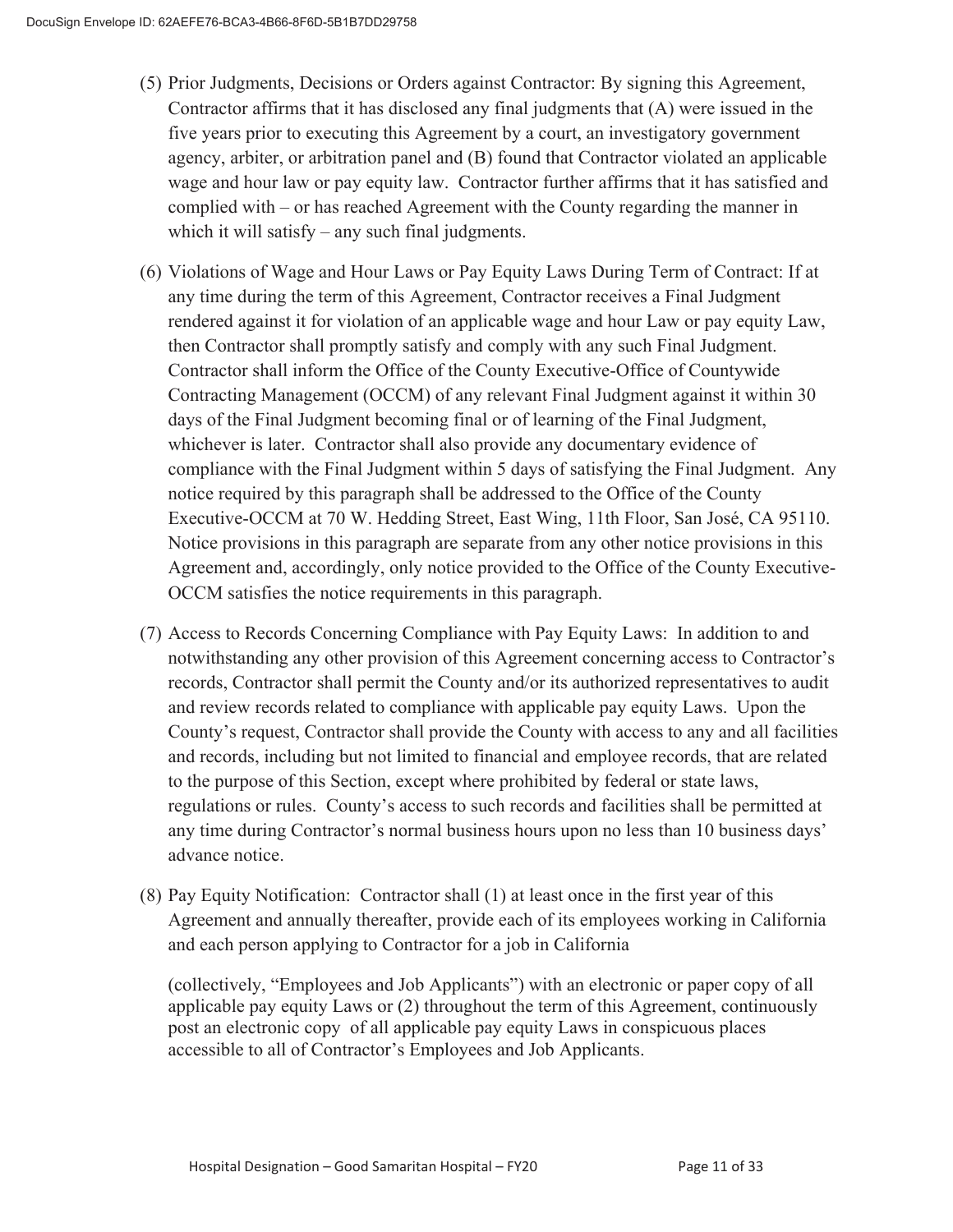- (9) Material Breach: Failure to comply with any part of this Section shall constitute a material breach of this Agreement. In the event of such a breach, the County may, in its discretion, exercise any or all remedies available under this Agreement and at law. County may, among other things, take any or all of the following actions:
	- (i) Suspend or terminate any or all parts of this Agreement.
	- (ii) Withhold payment to Contractor until full satisfaction of a Final Judgment concerning violation of an applicable wage and hour Law or pay equity Law.
	- (iii) Offer Contractor an opportunity to cure the breach.

(10) Subcontractors: Contractor shall impose all of the requirements set forth in this Section on any subcontractors permitted to perform work under this Agreement. This includes ensuring that any subcontractor receiving a Final Judgment for violation of an applicable Law promptly satisfies and complies with such Final Judgment.

# 20. **ENTIRE AGREEMENT**

 This Agreement contains the entire agreement between the parties relating to the rights granted and the obligations assumed by the parties with respect to the subject matter hereof. This Agreement supersedes all prior and contemporaneous agreements, either oral or in writing, with respect to the subject matter hereof.

# 21. **NO THIRD PARTY RIGHTS**

No provision in this Agreement shall be construed to confer any rights to any third person or entity.

# 22. **INDEPENDENT PROVIDER STATUS**

This Agreement is not intended, and shall not be construed, to create the relationship of agent, servant, employee, partnership, joint venture, or association, between either party to this Agreement. HOSPITAL understands and agrees that all HOSPITAL employees rendering prehospital emergency medical care services under this Agreement are, for purposes of Workers' Compensation liability, employees solely of the HOSPITAL and not of COUNTY.

# 23. **SEVERABILITY**

Should any part of this Agreement be held to be invalid, illegal, or unenforceable in any respect, such invalidity, illegality, or unenforceability shall not affect the validity of the remainder of the contract which shall continue in full force and effect, provided that such remainder can, absent the excised portion, be reasonably interpreted to give the effect to the intentions of the parties.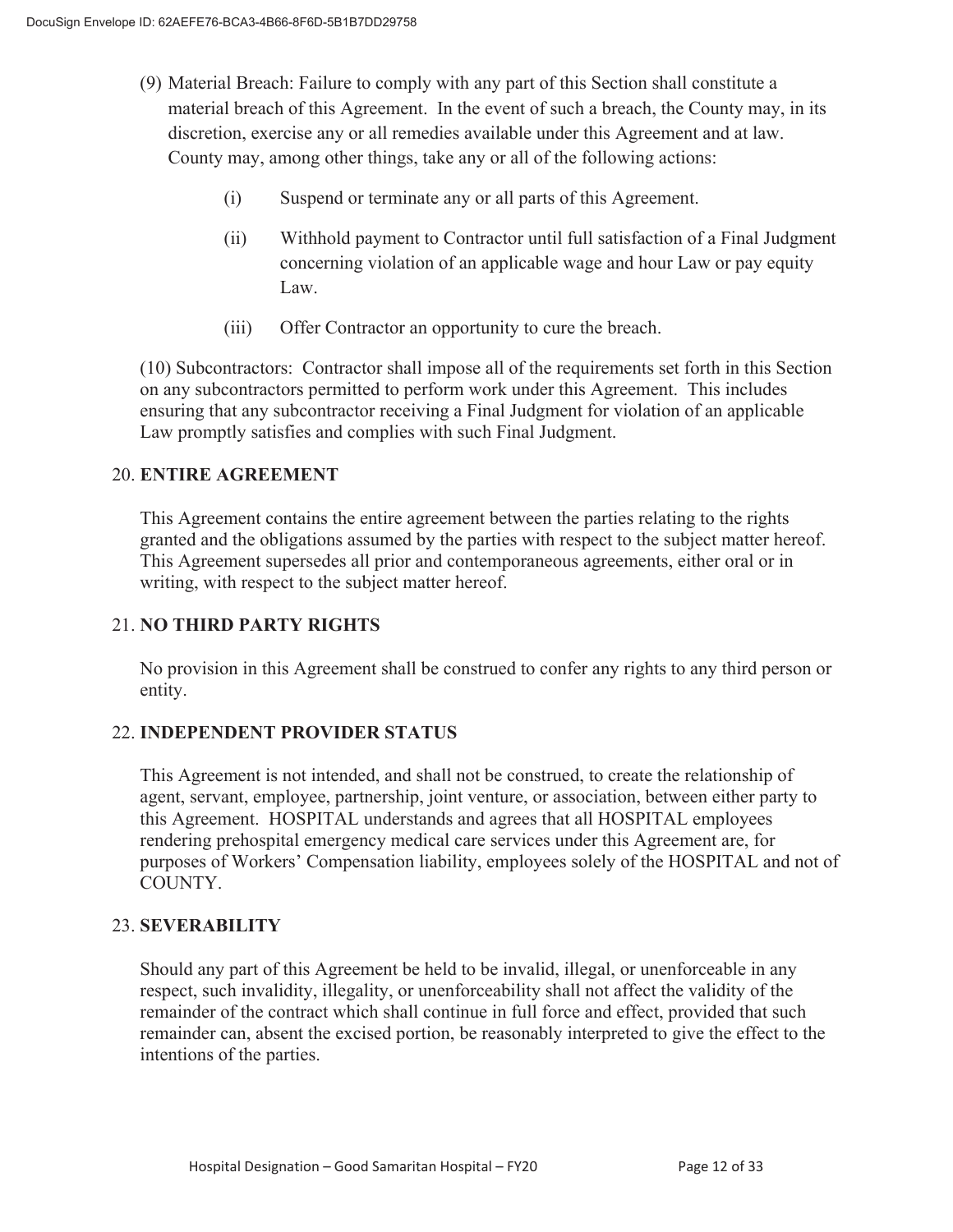# 24. **GOVERNING LAW; VENUE**

This Agreement has been executed and delivered in, and shall be construed and enforced in accordance with, the laws of the State of California. Proper venue for legal action regarding this Agreement shall be in the County of Santa Clara.

## 25. **WAIVER**

No delay or failure to require performance of any provision of this Agreement shall constitute a waiver of that provision as to that or any other instance. Any waiver granted by a party must be in writing and shall apply to the specific instance expressly stated.

## 26. **NOTICES**

Any and all notices required, permitted, or desired to be given hereunder by one party to the other shall be in writing and shall be delivered to the other party personally or by United States mail, certified or registered, postage prepaid, return receipt requested, to the parties at the following addresses and to the attention of the person named.

The EMS Agency Director shall have the authority to issue all notices which are required or permitted by COUNTY hereunder. Addresses and persons to be notified may be changed by one party by giving at least ten (10) calendar days prior written notice thereof to the other.

Notices to COUNTY shall be addressed as follows:

EMS Agency Director County of Santa Clara Emergency Medical Services Agency 700 Empey Way San Jose, CA 95128

Notices to HOSPITAL shall be addressed as follows:

Joseph Deschryver Chief Executive Officer 2425 Samaritan Drive San Jose, CA 95124

# 27. **COUNTY NO-SMOKING POLICY**

HOSPITAL and its employees, agents and subcontractors, shall comply with the COUNTY's No-Smoking Policy, as set forth in the Board of Supervisors Policy Manual section 3.47 (as amended from time to time), which prohibits smoking: (1) at the Santa Clara Valley Medical Center Campus and all COUNTY-owned and operated health facilities, (2) within 30 feet surrounding COUNTY-owned buildings and leased buildings where the COUNTY is the sole occupant, and (3) in all COUNTY vehicles.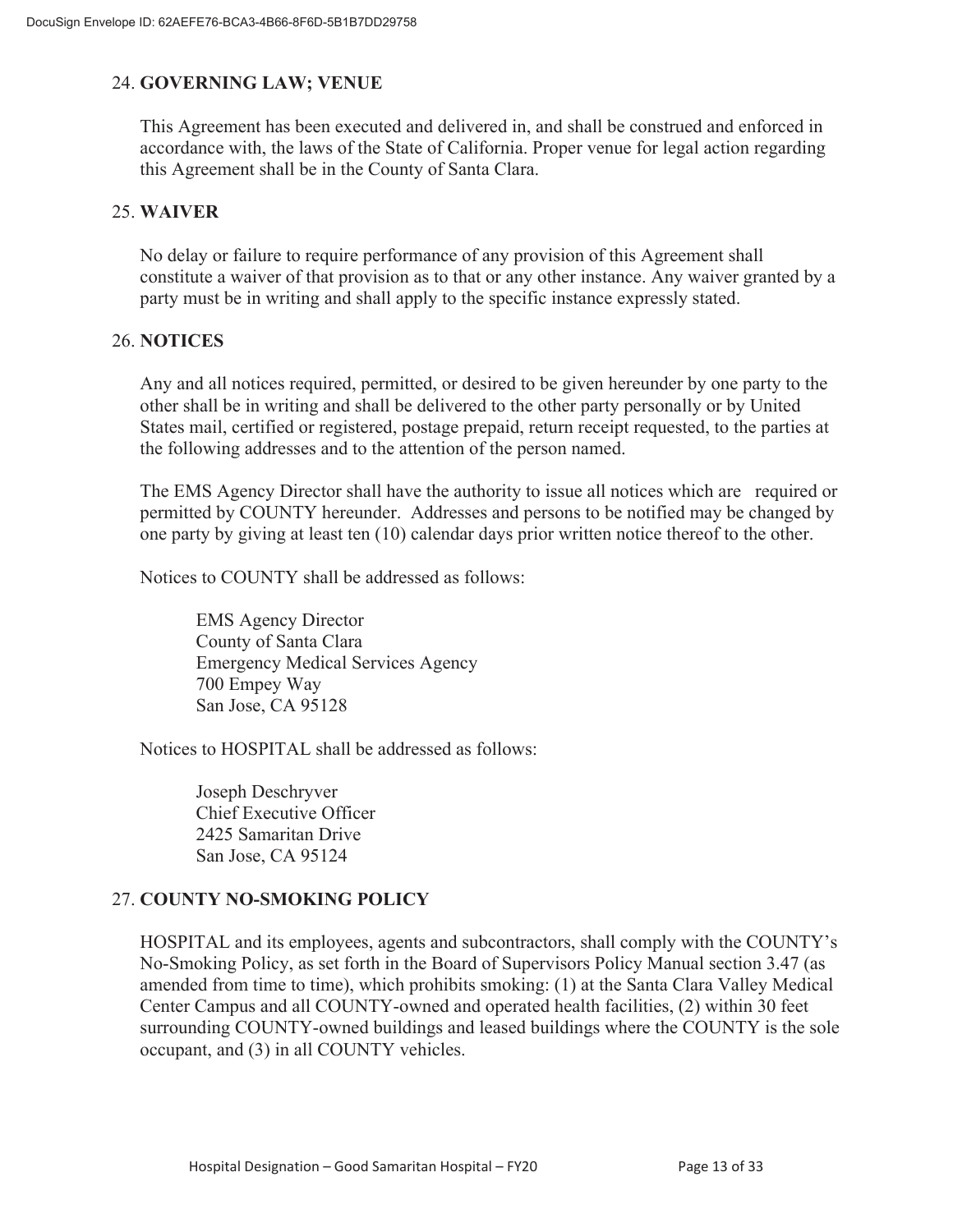## 28. **COUNTERPARTS**

This Agreement may be executed in one or more counterparts, each of which shall be considered an original, but all of which together shall constitute one and the same instrument.

IN WITNESS WHEREOF, this Agreement is entered into by the parties.

3/20/2020

 $\frac{1}{2}$ **Theresa G. Therilus Date Joseph Deschryver Date**  Interim Director of Procurement Chief Executive Officer Procurement Department Cool Samaritan Hospital

#### **Approved BY:**

-DocuSigned by: 3/17/2020 **\_\_\_\_\_\_\_\_\_\_\_\_\_\_\_\_\_\_\_\_\_\_\_\_\_\_\_\_\_\_\_**

**Jackie Lowther, RN, Director Date** Emergency Medical Services Agency

# **Approved BY:**

DocuSigned by: 3/17/2020  $Mue \& B. Sautiago$   $3/11/2020$ **Rene G. Santiago Date**  Deputy County Executive County of Santa Clara Health System

# **Approved BY:**<br>  $\sum_{\text{Docusigned by:}}$

  $\frac{1}{2}$   $\frac{1}{2}$   $\frac{1}{2}$   $\frac{1}{2}$   $\frac{1}{2}$   $\frac{1}{2}$   $\frac{1}{2}$   $\frac{1}{2}$   $\frac{1}{2}$   $\frac{1}{2}$   $\frac{1}{2}$   $\frac{1}{2}$   $\frac{1}{2}$   $\frac{1}{2}$   $\frac{1}{2}$   $\frac{1}{2}$   $\frac{1}{2}$   $\frac{1}{2}$   $\frac{1}{2}$   $\frac{1}{2}$   $\frac{1}{2}$   $\frac{1}{2}$  3/17/2020

**John Cookinham Date** Chief Financial Officer County of Santa Clara Health System

# **APPROVED AS TO FORM AND LEGALITY BY:**

| DocuSigned by:<br>Werley Dodd          | 3/17/2020 |
|----------------------------------------|-----------|
| -9BA7F1608BBD485<br><b>Wesley Dodd</b> | Date      |

Deputy County Counsel

## Attachments

| Exhibit A:  | Indemnification and Insurance               |
|-------------|---------------------------------------------|
| Annex A:    | Designation as a 9-1-1 EMS Receiving Center |
| Annex B:    | Designation as a Stroke Center              |
| Annex $C$ : | Designation as a STEMI Receiving Center     |

# **COUNTY COUNTY AND SET ALL SECURITY CONTRACT AND SET ALL SOLUTION CONTRACT AND SECURITY OF ALL SOLUTION CONTRACT ALL SOLUTION CONTRACT AND SECURITY OF ALL SOLUTION CONTRACT AND SECURITY OF ALL SOLUTION CONTRACT AND SECURIT**

3/15/2020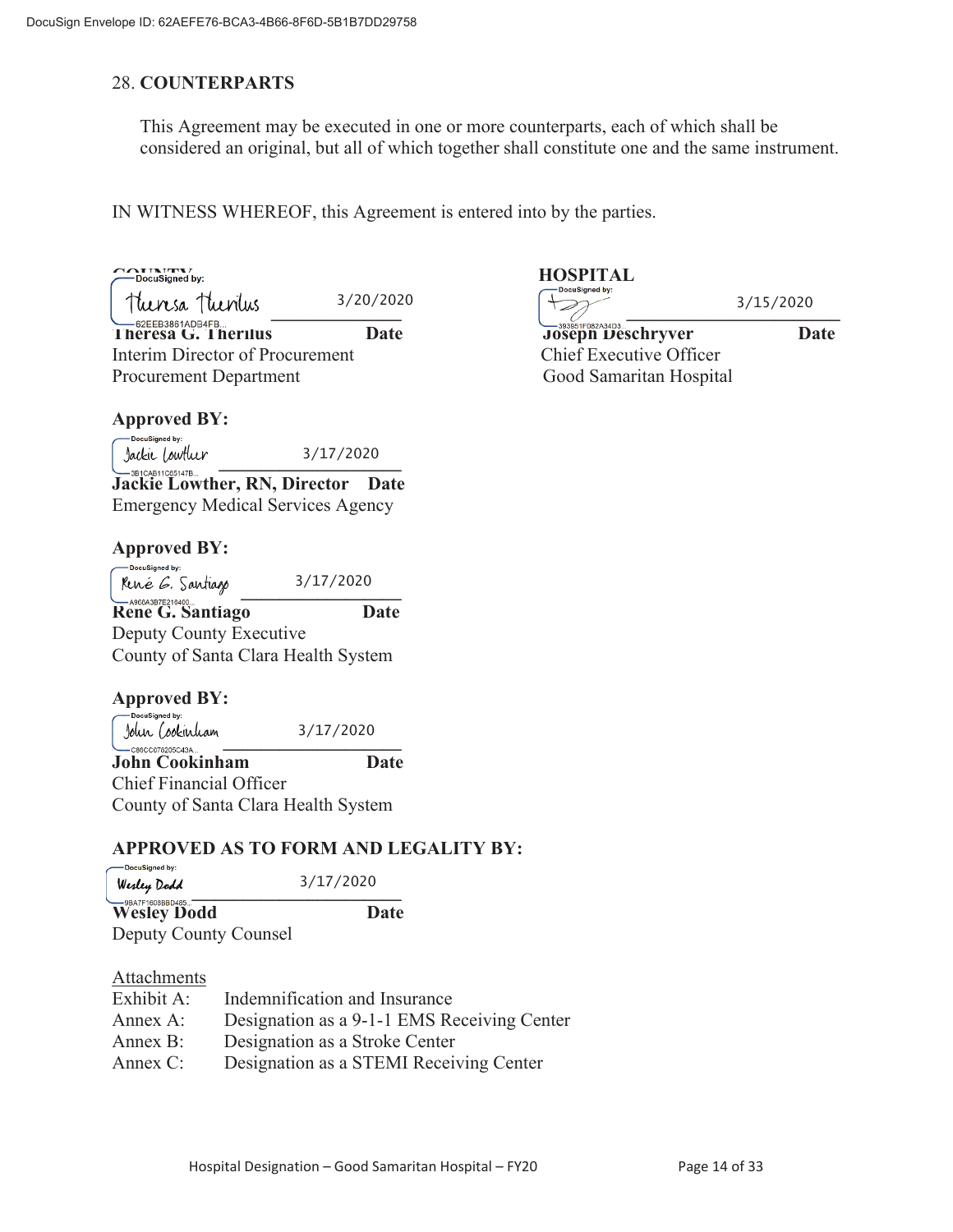#### **EXIHBIT A Indemnification and Insurance**  (modified 12/2019)

#### Indemnity

Each of the parties shall indemnify, defend, and hold the other party, their officers, board members, employees and agents, harmless from any claim, expense or cost, damage or liability imposed for injury occurring by reason of the negligent acts or omissions or willful misconduct of the indemnifying party, its officers, board members, employees or agents, under or in connection with or arising out of any work, authority or services provided by such party under this Agreement.

#### Insurance

Without limiting the Contractor's indemnification of the County, the Contractor shall provide and maintain at its own expense, during the term of this Agreement, or as may be further required herein, the following insurance coverages and provisions:

#### A. Evidence of Coverage

 Prior to commencement of this Agreement, the Contractor shall provide a Certificate of Insurance certifying that coverage as required herein has been obtained. Individual endorsements executed by the insurance carrier shall accompany the certificate. In addition, a certified copy of the policy or policies shall be provided by the Contractor upon request.

 This verification of coverage shall be sent to the requesting County department, unless otherwise directed. The Contractor shall not receive a Notice to Proceed with the work under the Agreement until it has obtained all insurance required and such insurance has been approved by the County. This approval of insurance shall neither relieve nor decrease the liability of the Contractor.

#### B. Qualifying Insurers

 All coverages, except surety, shall be issued by companies which hold a current policy holder's alphabetic and financial size category rating of not less than A- V, according to the current Best's Key Rating Guide or a company of equal financial stability that is approved by the County's Insurance Manager.

#### C. Notice of Cancellation

All coverage as required herein shall not be canceled or changed so as to no longer meet the specified County insurance requirements without 30 days' prior written notice of such cancellation or change being delivered to the County of Santa Clara or their designated agent.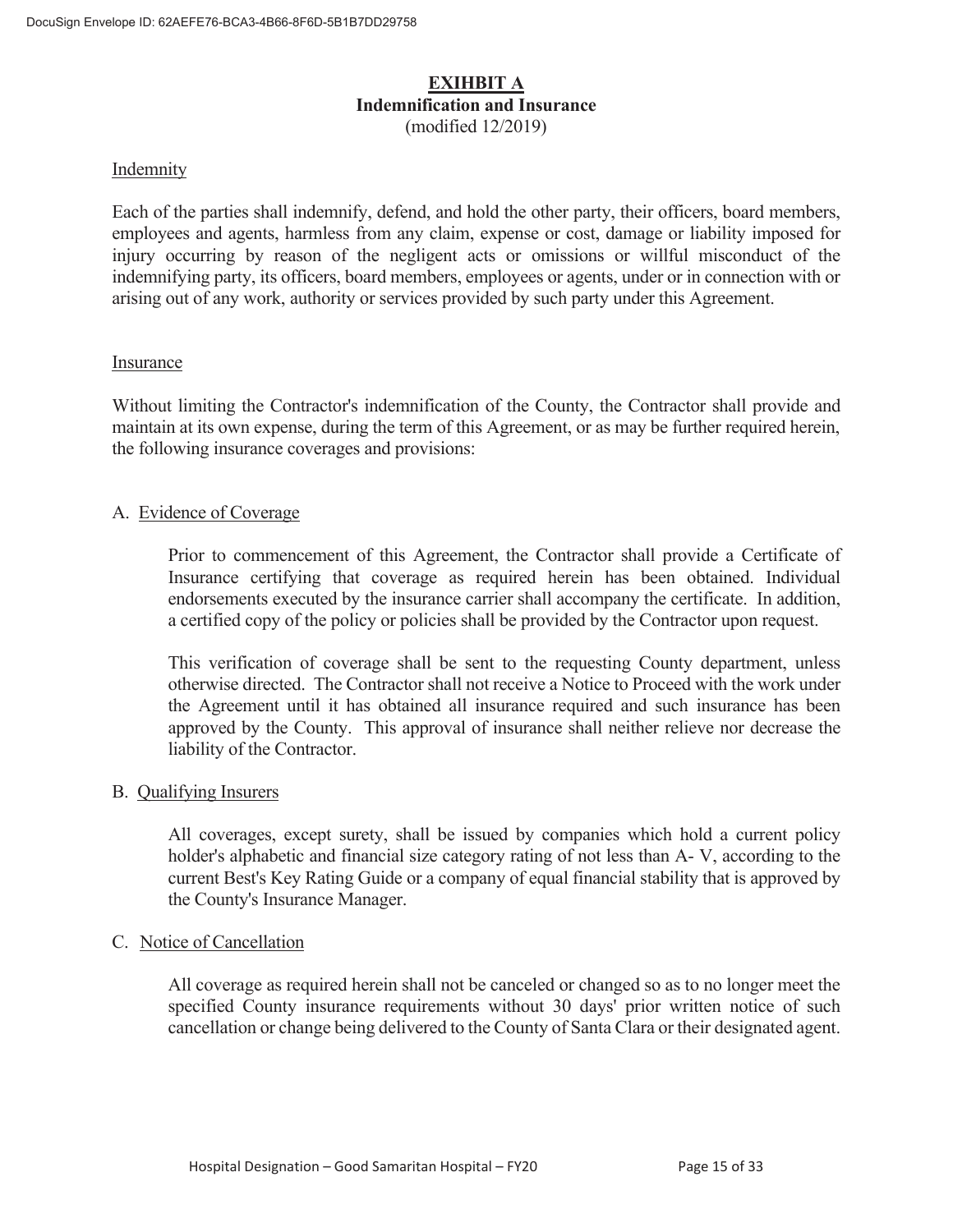#### D. Insurance Required

- 1. Commercial General Liability Insurance for bodily injury (including death) and property damage which provides limits as follows:
	- a. Each occurrence \$5,000,000
	- b. General aggregate \$5,000,000
	- c. Personal Injury \$5,000,000
	- d. Products/Completed Operations aggregate \$5,000,000
- 2. General liability coverage shall include:
	- a. Premises and Operations
	- b. Personal Injury liability
	- c. Products/Completed
	- d. Contractual liability, expressly including liability assumed under this Agreement
	- e. Severability of interest
- 3. General liability coverage shall include the following endorsement, a copy of which shall be provided to the County:

#### **Additional Insured Endorsement,** which shall read:

 "County of Santa Clara, and members of the Board of Supervisors of the County of Santa Clara, and the officers, agents, and employees of the County of Santa Clara, individually and collectively, as additional insureds."

 Insurance afforded by the additional insured endorsement shall apply as primary insurance, and other insurance maintained by the County of Santa Clara, its officers, agents, and employees shall be excess only and not contributing with insurance provided under this policy. Public Entities may also be added to the additional insured endorsement as applicable and the contractor shall be notified by the contracting department of these requirements.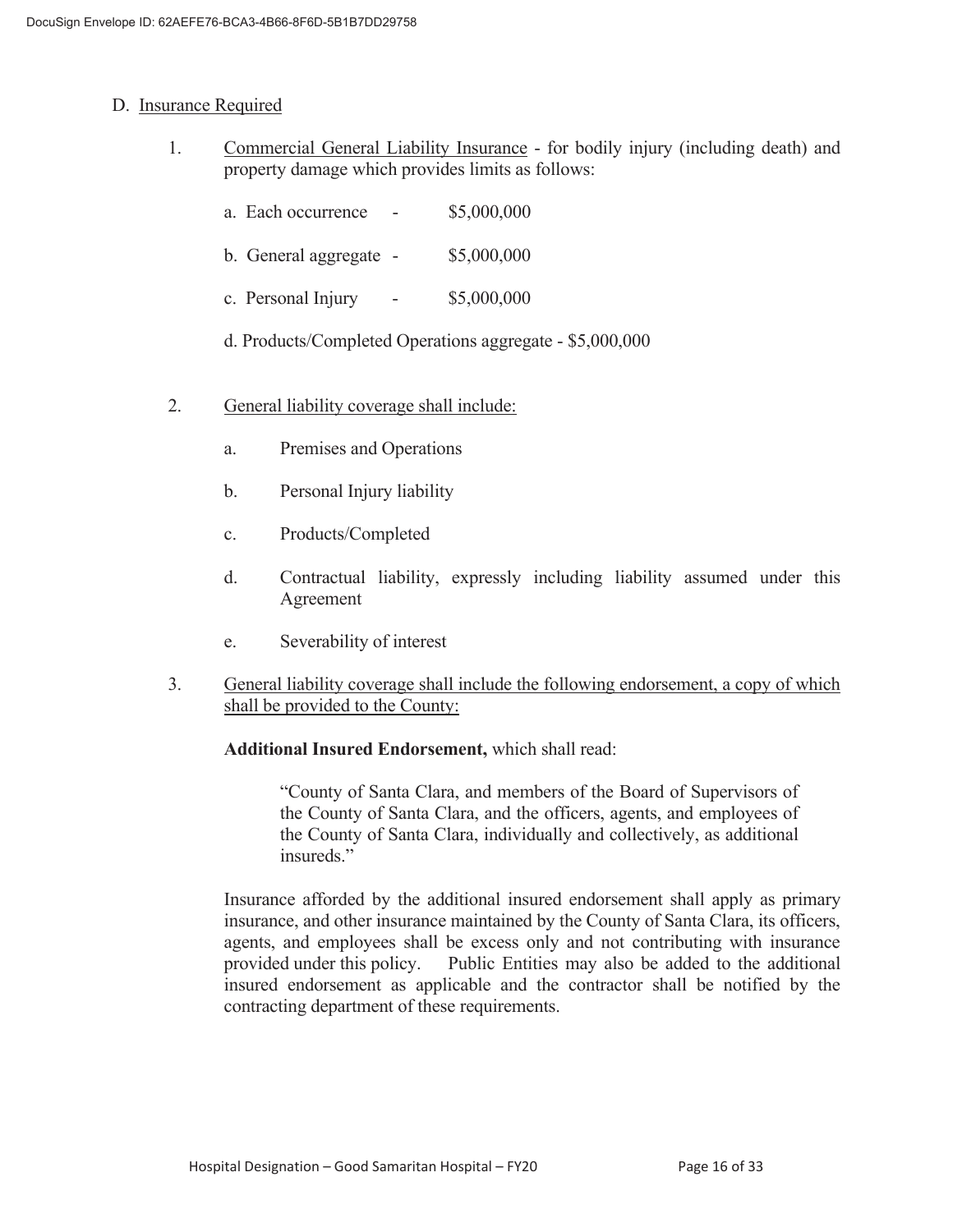#### 4. Automobile Liability Insurance

 For bodily injury (including death) and property damage which provides total limits of not less than one million dollars (\$1,000,000) combined single limit per occurrence applicable to owned, non-owned and hired vehicles.

- 5. Workers' Compensation and Employer's Liability Insurance
	- a. Statutory California Workers' Compensation coverage including broad form all-states coverage.
	- b. Employer's Liability coverage for not less than one million dollars (\$1,000,000) per occurrence.
- 6. Medical Malpractice Liability Insurance
	- a. Coverage shall be in an amount of not less than five million dollars (\$5,000,000) per occurrence and ten million dollars (\$10,000,000) aggregate.
	- b. If coverage contains a deductible or self-retention, it shall not be greater than fifty thousand dollars (\$50,000) per occurrence/event.
	- c. Coverage as required herein shall be maintained for a minimum of two years following termination or completion of this Agreement.
- 7. Claims Made Coverage

 If coverage is written on a claims made basis, the Certificate of Insurance shall clearly state so. In addition to coverage requirements above, such policy shall provide that:

- a. Policy retroactive date coincides with or precedes the Contractor's start of work (including subsequent policies purchased as renewals or replacements).
- b. Policy allows for reporting of circumstances or incidents that might give rise to future claims.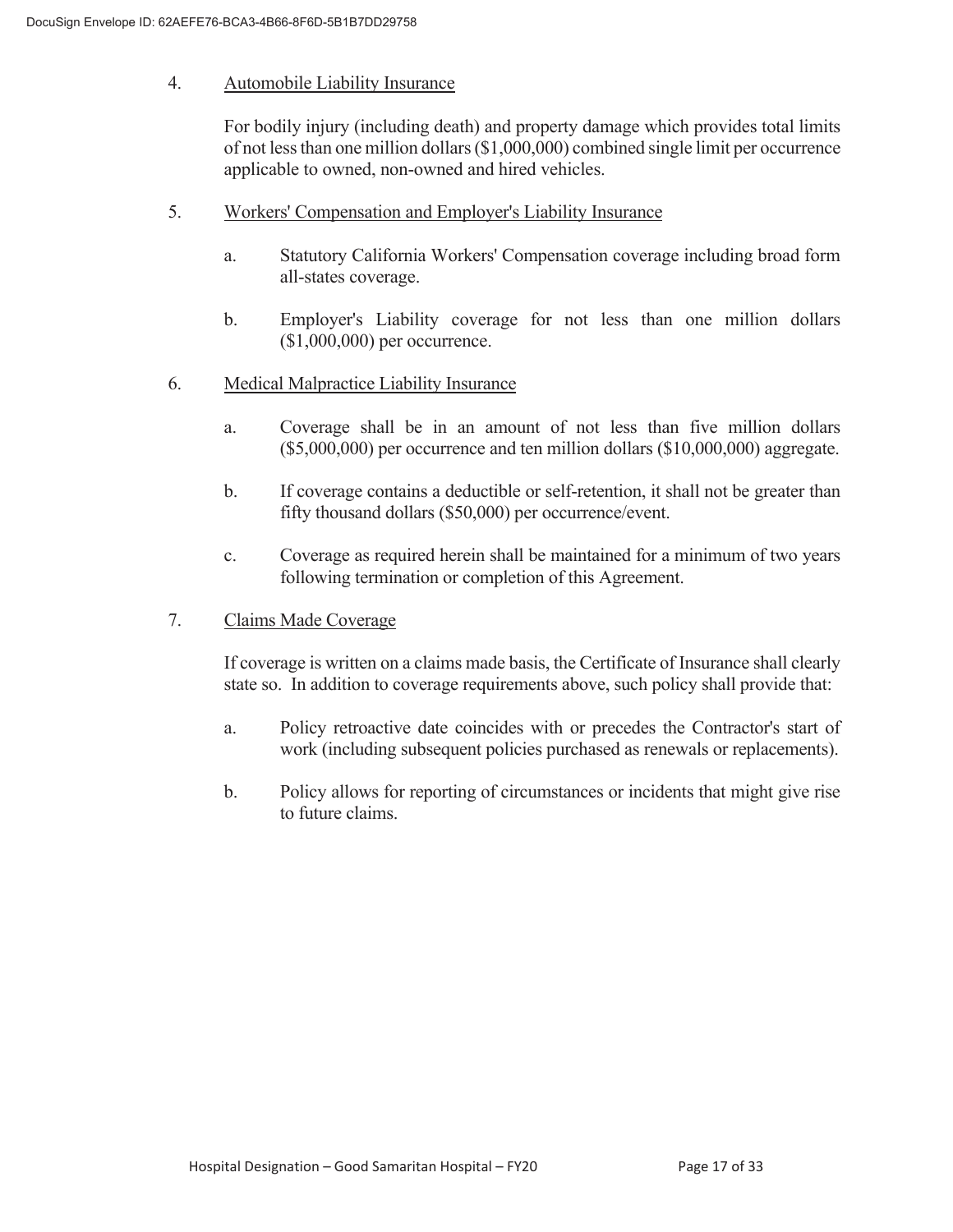#### E. Special Provisions

The following provisions shall apply to this Agreement:

- 1. The foregoing requirements as to the types and limits of insurance coverage to be maintained by the Contractor and any approval of said insurance by the County or its insurance consultant(s) are not intended to and shall not in any manner limit or qualify the liabilities and obligations otherwise assumed by the Contractor pursuant to this Agreement, including but not limited to the provisions concerning indemnification.
- 2. The County acknowledges that some insurance requirements contained in this Agreement may be fulfilled by self-insurance on the part of the Contractor. However, this shall not in any way limit liabilities assumed by the Contractor under this Agreement. Any self-insurance shall be approved in writing by the County upon satisfactory evidence of financial capacity. Contractor's obligation hereunder may be satisfied in whole or in part by adequately funded self-insurance programs or selfinsurance retentions.
- 3. Should any of the work under this Agreement be sublet, the Contractor shall require each of its subcontractors of any tier to carry the aforementioned coverages, or Contractor may insure subcontractors under its own policies.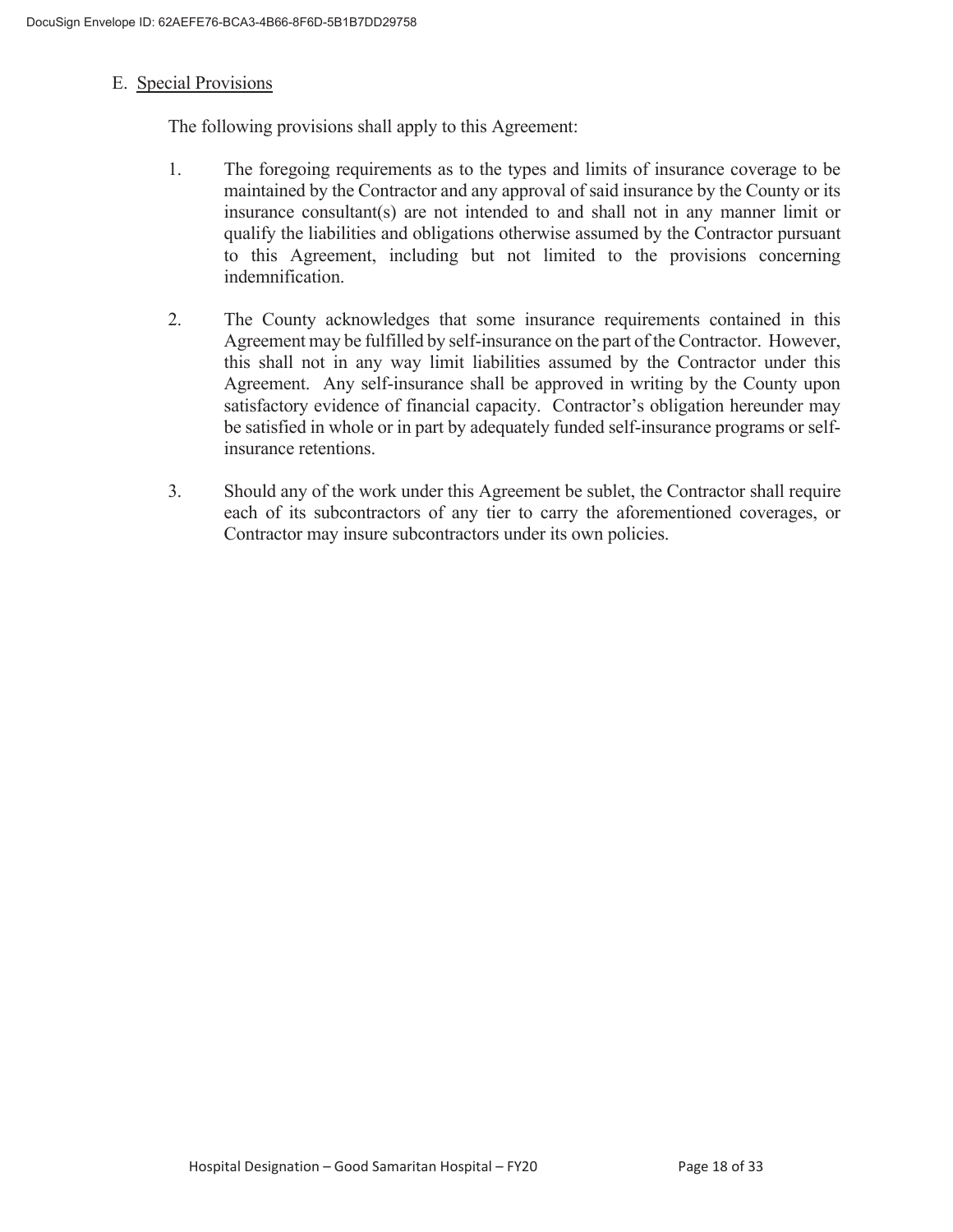# **ANNEX A**

# **DESIGNATION OF HOSPITAL AS A 9-1-1 EMS RECEIVING CENTER**

# 1. **DESIGNATION AS A 9-1-1 EMS RECEIVING CENTER**

Subject to the terms and conditions of this Annex and the Hospital Designation Agreement entered into by and between the parties, COUNTY hereby designates HOSPITAL as a 9-1-1 EMS Receiving Center, and HOSPITAL hereby accepts such designation.

# 2. **OBLIGATIONS OF HOSPITAL**

- A. HOSPITAL shall provide acute, emergency care to any patient that comes to the emergency department of HOPSITAL by ambulance as the result of a 9-1-1 call to the COUNTY's EMS system ("9-1-1 EMS patients"). HOSPITAL shall provide such care regardless of the patient's ability to pay physician and/or hospital fees. For the purpose of this Annex, the phrase "comes to the emergency department" shall have the same meaning as set forth in the Emergency Medical Treatment and Active Labor Act (42 U.S.C § 1395dd) and the regulations promulgated thereunder (EMTALA).
- B. HOSPITAL shall provide the EMS Agency, on a regular and ongoing basis and upon request, with documents that demonstrate HOSPITAL's compliance with EMS Agency policies and procedures and 9-1-1 EMS Receiving Center standards contained in this Annex.
- D. HOSPITAL agrees to use EMSystem (EMResource) or other COUNTY-approved hospital status and alerting system to manage hospital bypass and receive alerts from the Santa Clara County Emergency Medical Services System ("EMS System") at HOSPITAL's cost. COUNTY shall seek grant funding opportunities to fund this hospital status and alerting system.
- E. HOSPITAL shall be responsible for the cost of programming, maintaining, and replacing radio equipment used by the HOSPITAL to access the COUNTY EMS Communication System.
- F. If COUNTY EMS radios can not communicate unaided with County Communications within HOSPITAL's facility, HOSPITAL agrees to provide, at its own cost, COUNTYapproved radio that is bi-directional amplifier/passive antenna or other appropriate technologies to support the use of COUNTY EMS portable radios within the HOSPITAL's ED, administrative offices, and command center (or back up location).
- G. HOSPITAL shall endeavor, in good faith, to develop an agreement with COUNTY whereby HOSPITAL shall conduct Postmortem CT Examinations for selected deceased trauma patients in order to provide COUNTY with continuous quality improvement information.
- H. HOSPITAL shall participate in disaster and EMS surge planning and related drills, simulations, and exercises at least twice each calendar year. HOSPITAL may substitute a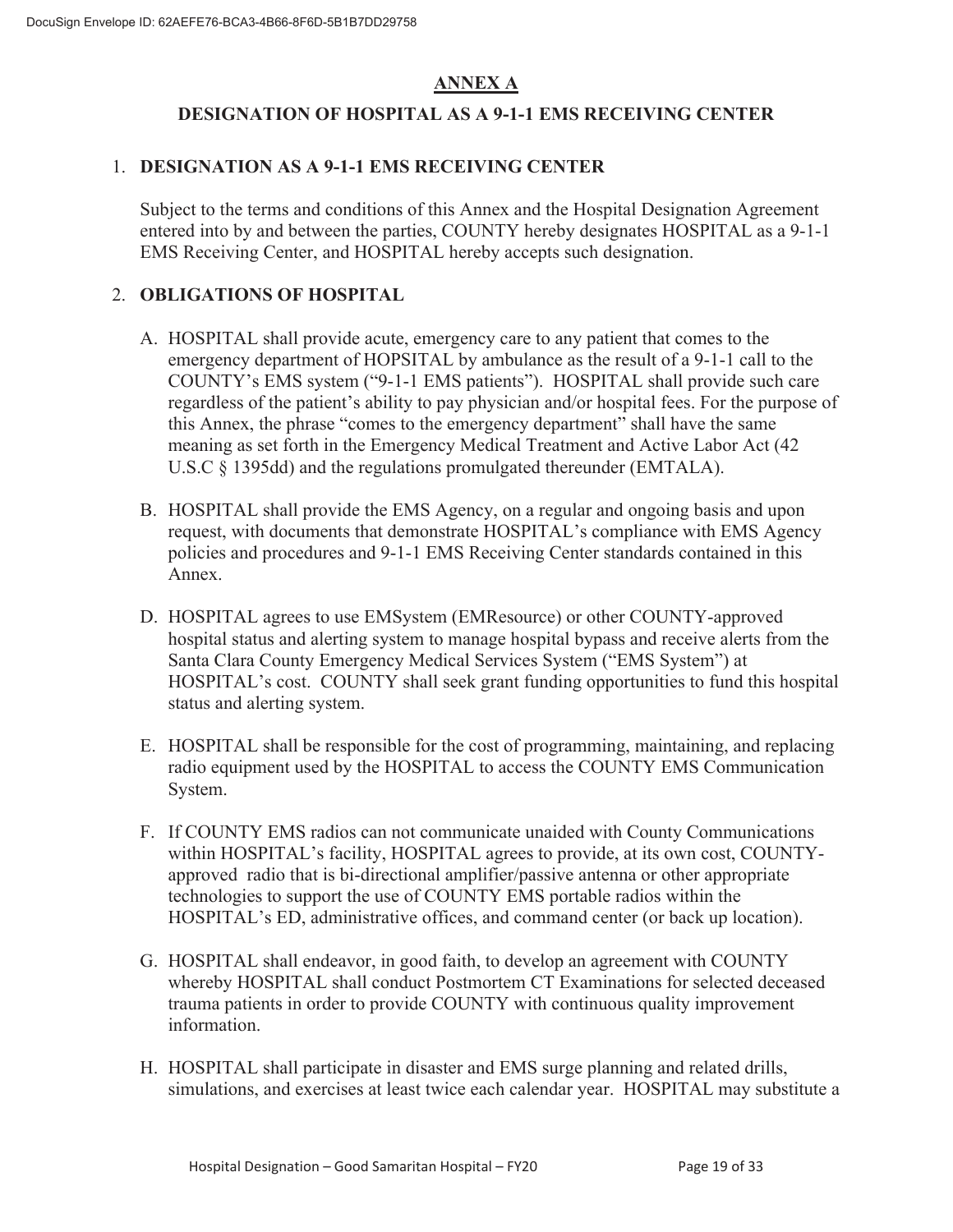response to an actual event if HOSPITAL completes and submits an After-Action Report to COUNTY. COUNTY may approve or reject such substitution in its sole and absolute discretion.

- A. HOSPITAL shall give notice to an EMS provider agency designated infection control officer and county health officer when it has been determined that a reportable communicable disease exposure has occurred involving EMS personnel of public or private EMS provider agencies as required by law.
- I. HOSPITAL agrees to execute and maintain multiple agreements with COUNTYpermitted ambulance service providers at the Basic Life Support (BLS)-EMT, Advanced Life Support (ALS)-Paramedic, and Critical Care Transport-Registered Nurse level to facilitate the immediate inter-facility transfer of patients when necessary;

# 3. **MEDICAL PERSONNEL AND STAFFING**

- A. Emergency Department Medical Director
	- 1. HOSPITAL shall employ and designate, either directly or through contract, an Emergency Department Medical Director (the "Medical Director"). The Medical Director shall possess the following minimum qualifications:
		- a. Board certified in Emergency Medicine (EM) through the American Board of Emergency Medicine (ABEM) (preferred) or the American Osteopathic Association (AOA).
		- b. Residency trained in Emergency Medicine, Internal Medicine, Pediatrics or Family Practice.
		- c. Be a member in good standing on HOSPITAL's Medical Staff.
	- 2. The Medical Director shall have the following responsibilities:
		- a. Oversee clinical care provided in the Emergency Department ("ED").
		- b. Implement policies and procedures, relative to caring for 9-1-1 EMS patients, in accordance with applicable federal, state and local law and applicable County policies and procedures.
		- c. Be responsible for providing qualified physician staffing for emergency medical services, 24 hours per day, seven days per week.
		- d. Attend at least 50% of the EMS Agency's regularly scheduled Prehospital Care System Quality Improvement Committee meetings and Medical Control Advisory Committee meetings. The Medical Director shall send a representative to any such meeting that he/she can not attend.
- B. EMS Liaison
	- 1. HOSPITAL shall employ and designate an EMS Liaison. The EMS Liaison shall have the following minimum qualifications:
		- a. Working knowledge of the EMS System.
		- b. Working knowledge of COUNTY's Prehospital Care Policy and clinical protocols.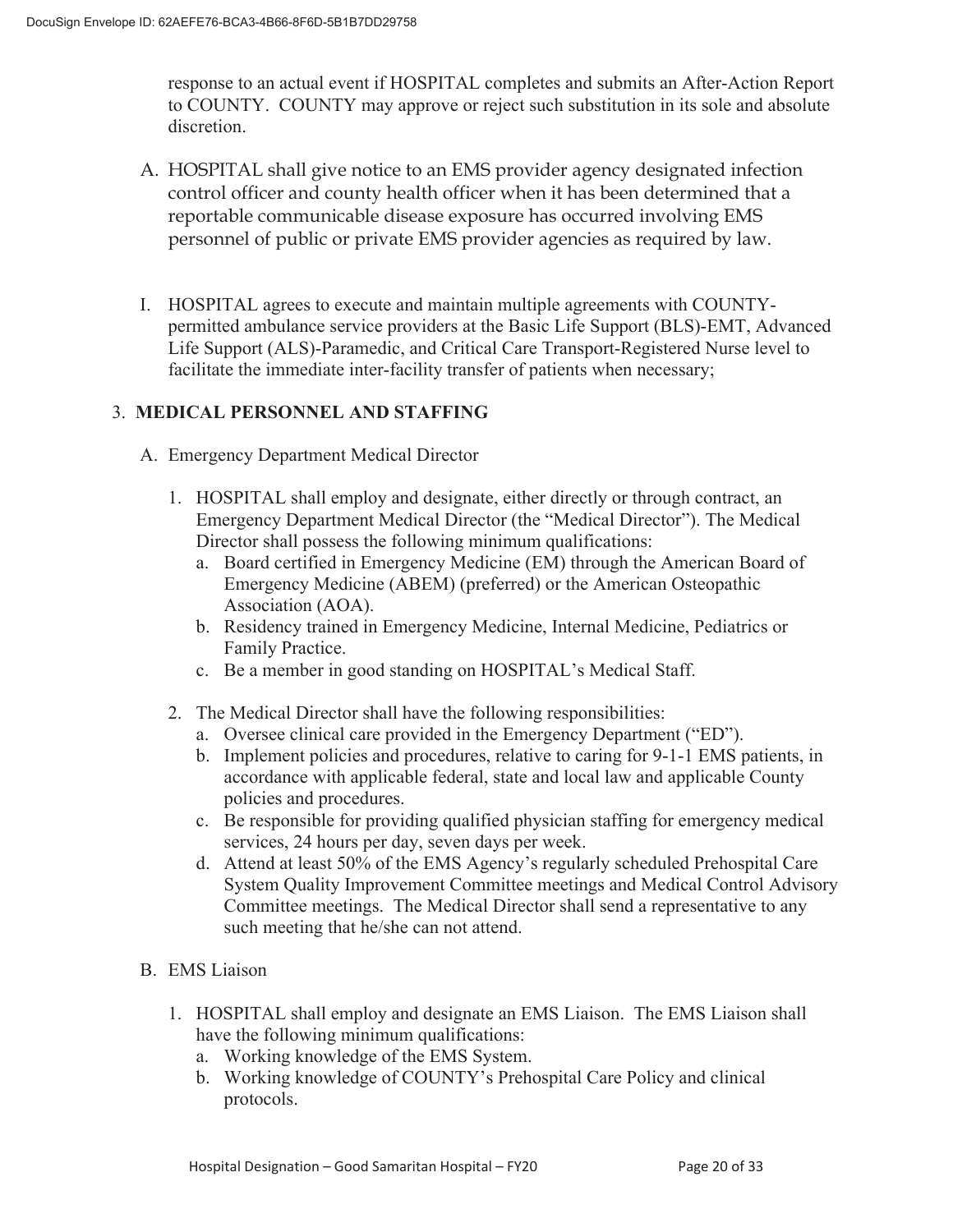- c. Ability to review and evaluate basic and advanced life support patient care provided by 9-1-1 EMS System.
- 2. The EMS Liaison shall have the following responsibilities:
	- a. Attend annual meeting of the EMS Agency regarding countywide changes to the EMS System.
	- b. Provide continuing education to hospital staff related to the COUNTY EMS. System, including information from the EMS Agency's annual meeting regarding countywide changes to the EMS System.
	- c. Provide 9-1-1 EMS patient outcome information to the COUNTY EMS Agency and ad-hoc reports when requested.
	- d. Serve as a liaison between the EMS Agency, other hospitals, and EMS service providers.
	- e. Attend, or assign a representative to attend, regularly scheduled meetings of the EMS Agency's Prehospital Care System Quality Improvement Committee, Prehospital Providers Advisory Committee, and Medical Control Advisory Committee.
	- f. Assure that Emergency Department personnel are trained to integrate with the EMS System and provide quality care to 9-1-1 EMS patients.
- C. HOSPITAL shall notify the EMS Agency within 10 working days of any staffing changes to the Medical Director or EMS Liaison positions.

# 4. **OBLIGATIONS OF THE COUNTY**

- A. On behalf of COUNTY, the Director of the EMS Agency shall serve as a single point of contract for all matters relative to this Annex. In case of an emergency when the Director of the EMS Agency cannot be reached, the EMS Duty Officer shall act as the primary contact.
- B. COUNTY shall provide and maintain a radio network for use by HOSPITAL and provide access to that network for HOSPITAL and EMS System communication.
- C. COUNTY, in collaboration with the HOSPITAL, may participate in research endeavors and other programs, including, but not limited to, pilot studies with the customary Institutional Review Board (IRB) policies.
- D. COUNTY, in accordance with Health and Safety Code section 1797.153, shall coordinate and authorize medical mutual aid through the authority of the Medical Health Operational Area Coordinator (MHOAC), as such term is defined in Health and Safety Code section 1797.153, subdivision (a).
- E. COUNTY shall develop and authorize EMS System policies and procedures and medical protocols consistent with California Code of Regulations, Title 22, Division 9. COUNTY shall prescribe standards for EMS System operations, structure, and processes consistent with applicable state and local laws and regulations, and local EMS System policies and procedures, as may be revised from time to time by COUNTY.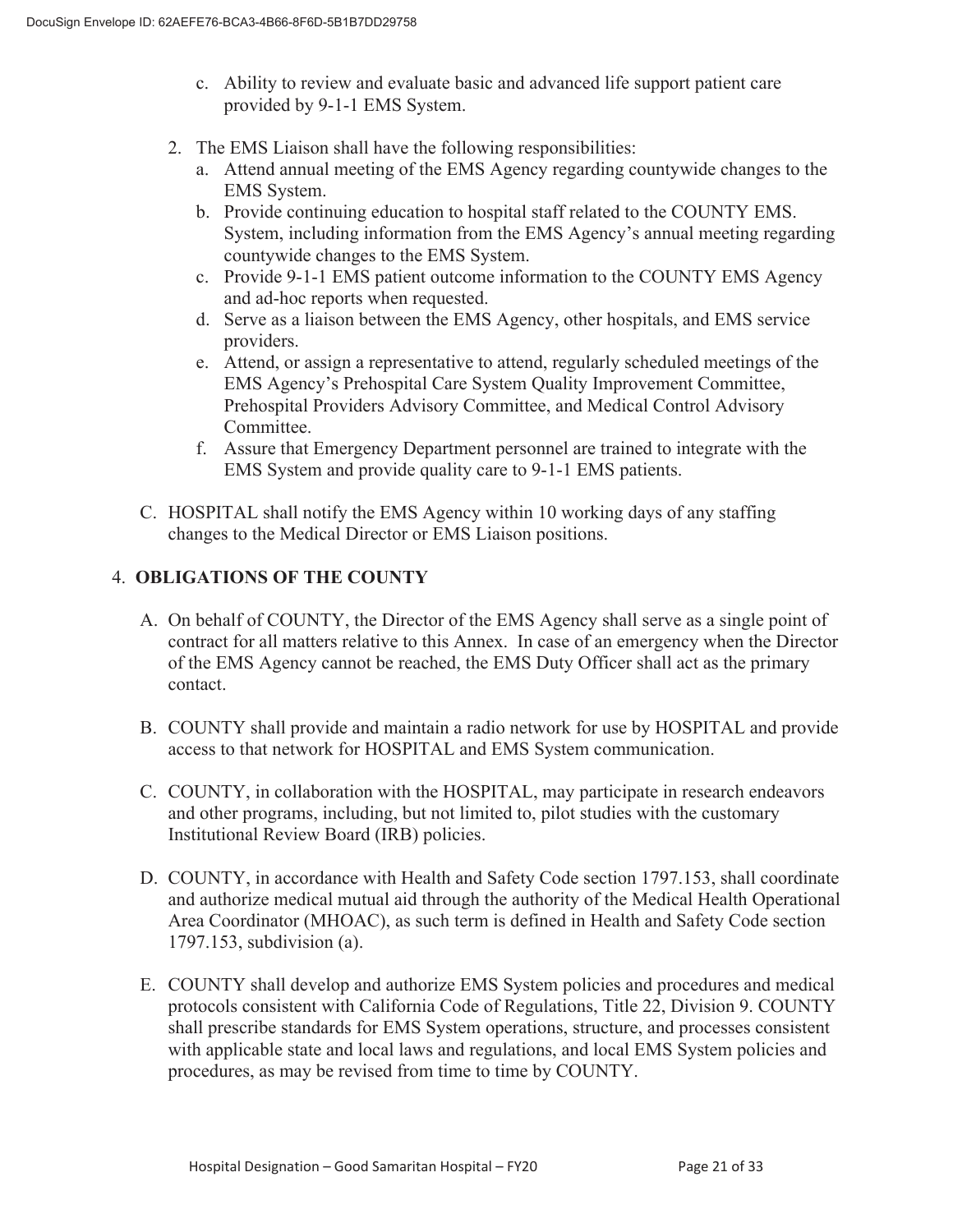F. COUNTY shall develop and implement a system-wide EMS Quality Improvement Plan (EQIP), consistent with California Code of Regulations, Title 22 Division 9, Chapter 12.

This Annex is entered into this 1st day of January, 2020 by the parties.

**CONSigned by:** The Santa CLARA HOSPITAL HOSPITAL **HOSPITAL** Tuenesa Tuenius<br><sub>—62EEB3861ADB4FB...</sub> Interim Director of Procurement Chief Executive Officer Procurement Department 3/20/2020

Theresa G. Therilus Date Joseph Deschryver Date 3/15/2020

## **APPROVED AS TO FORM AND LEGALITY:**

-DocuSigned by: 3/17/2020  $W$ esley Dodd  $U$   $\rightarrow$   $U$   $\rightarrow$   $U$   $\rightarrow$   $U$ 

Wesley Dodd Date Deputy County Counsel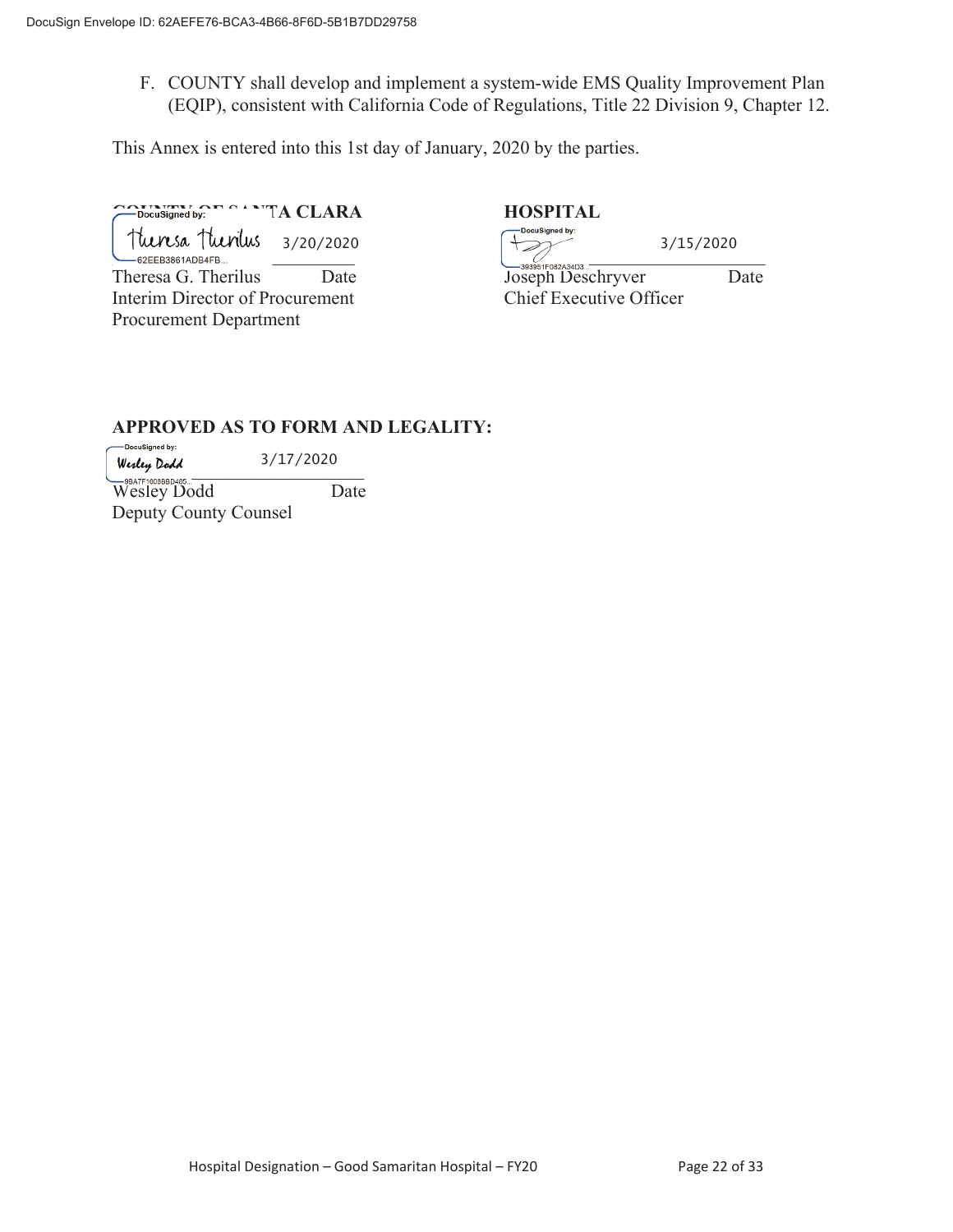# **ANNEX B**

# **DESIGNATION OF HOSPITAL AS A STROKE CENTER**

#### 1. **DEFINITIONS**

For the purposes of this Annex:

- A. "Acute Stroke Ready Hospitals" or "Satellite Stroke Centers" means a hospital able to provide the minimum level of critical care services for stroke patients in the emergency department and are paired with one or more hospitals with higher-level stroke services.
- B. "Acute Stroke Victim" means a person evaluated by prehospital, physician, nursing or other clinical personnel according to the policies and procedures established by the EMS Agency, as may be amended from time to time, and been found to require Stroke Services.
- C. "Comprehensive Stroke Center" means a hospital with specific abilities to receive, diagnose and treat all stroke cases and provide the highest level of care for stroke patients. (1) meets Comprehensive Stroke Center Standards, (2) has been certified as a Comprehensive Stroke Center by the Joint Commission and (3) is designated by County as a Comprehensive Stroke Center.
- D. "Primary Stroke Center" means a hospital that treats acute stroke patients and identifies patients who may benefit from transfer to a higher level of care when clinically warranted. (1) meets Stroke Center Standards, (2) has been certified as a Primary Stroke Center by the Joint Commission and (3) is designated by COUNTY as a Primary Stroke Center.
- E. "Stroke Care" means emergency transport, triage, diagnostic evaluation, acute intervention and other acute care services for stroke patients that potentially require immediate medical or surgical intervention treatment, and may include education, primary prevention, acute intervention, acute subacute management, prevention of complications, secondary stroke prevention, and rehabilitative services.
- F. "Stroke Critical Care System" means a subspecialty care component of the EMS system developed by a local EMS agency. This critical care system links prehospital and hospital care to develop optimal treatment to the population of stroke patients.
- G. "Stroke Center Standards" means the standards applicable to stroke centers set forth in the EMS Agency's stroke system plan and EMS Agency policies and procedures, as may be amended from time to time.
- H. "Stroke Care System Quality Improvement Committee" means the multi-disciplinary peer-review committee which (1) is composed of representatives from Stroke Centers and other professionals designated by the EMS Agency, (2) audits the stroke care system, (3) makes recommendations for stroke care system improvements, and (3) functions in an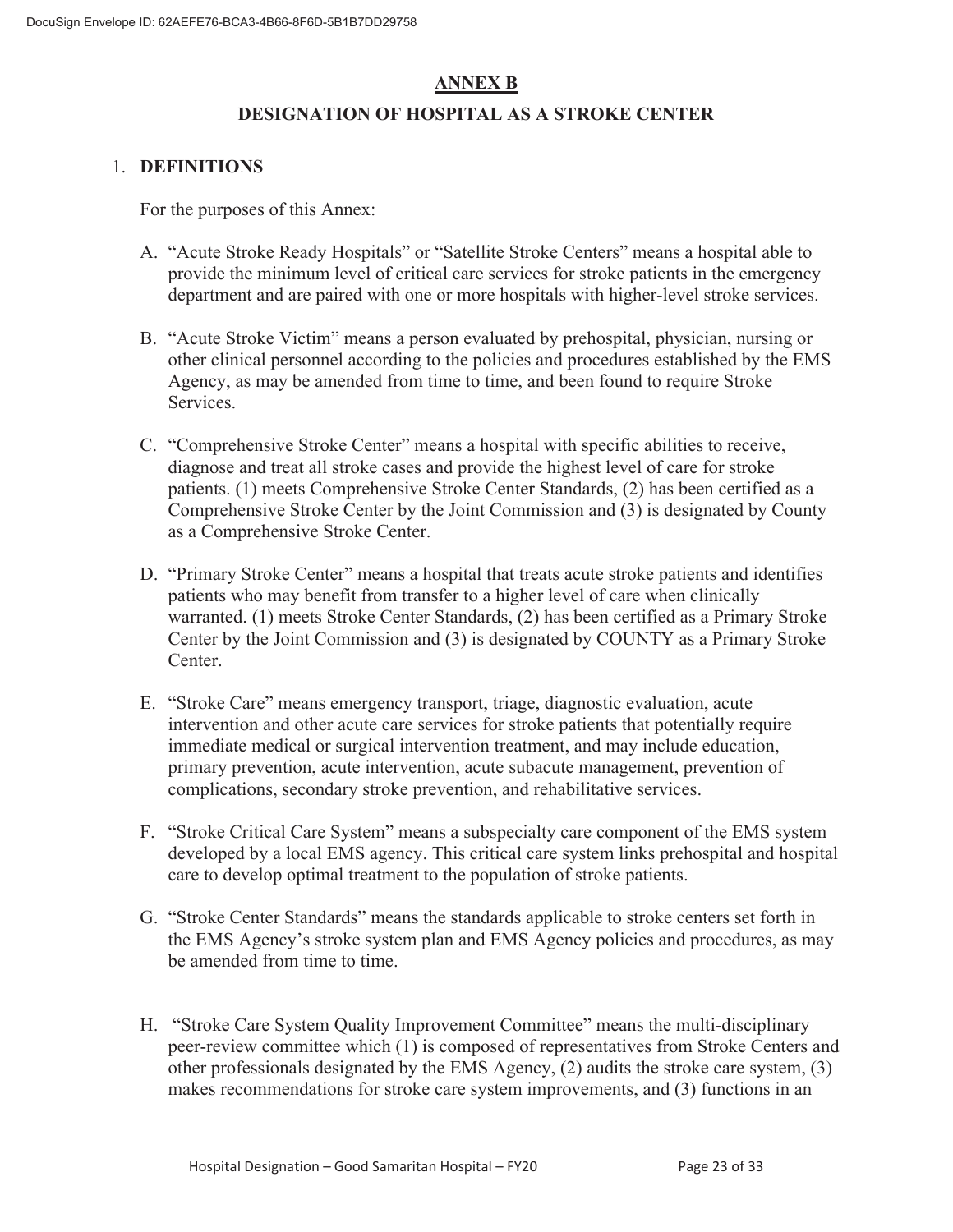advisory capacity on other stroke system issues. Committee members designated by the EMS Agency may include, but are not limited to, stroke medical directors, representatives from other local hospitals, radiologists, neurosurgeons, emergency medicine sub-specialists, stroke program managers, and representatives from ground and flight emergency services providers.

- I. "Stroke Services" means the customary and appropriate hospital and physician services provided by a Stroke Center to acute stroke patients, which, at a minimum, meet Stroke Center Standards.
- J. "Stroke Information System" means the computer information system maintained by each Stroke Center which captures the presentation, diagnostic, treatment and outcome data sets required by the Joint Commission and the Stroke Center Standards.
- K. "Telehealth" means the mode of delivering health care services and public health via information and communication technologies to facilitate the diagnosis, consultation, treatment, education, care management, and self-management of patient's health care while the patient is at the originating site and the health care provider is at a distant site.
- L. "Thrombectomy- Capable Stroke Center" means a primary stroke center with the ability to perform mechanical thrombectomy for the ischemic stroke patient when clinically warranted.

# 2. **DESIGNATION AS A STROKE CENTER**

Subject to the terms and conditions of this Annex and the Hospital Designation Agreement entered into by and between the parties, COUNTY hereby designates HOSPITAL as a Stroke Center, and HOSPITAL hereby accepts such designation.

# 3. **OBLIGATIONS OF HOSPITAL**

- B. HOSPITAL shall provide Stroke Services to any Acute Stroke Victim that comes to the emergency department of HOSPITAL, regardless of the Acute Stroke Victim's ability to pay physician fees and/or hospital costs. For the purpose of this Annex, the phrase "comes to the emergency department" shall have the same meaning as set forth in the Emergency Medical Treatment and Active Labor Act (42 U.S.C § 1395dd) and the regulations promulgated thereunder (EMTALA).
- C. HOSPITAL shall comply with Stroke Center Standards and the Joint Commission Primary Stroke Center Standards. HOSPITAL shall monitor compliance with Stroke Center Standards on a regular and ongoing basis. Documentation of such efforts shall be available to the EMS Agency upon request.
- D. HOSPITAL shall continuously maintain current certification as a Primary and/or Comprehensive Stroke Center by the Joint Commission. HOSPITAL shall provide the EMS Agency with a copy of the certificate issued by Joint Commission within thirty (30) days of receipt of the certificate; and shall provide the EMS Agency with evidence of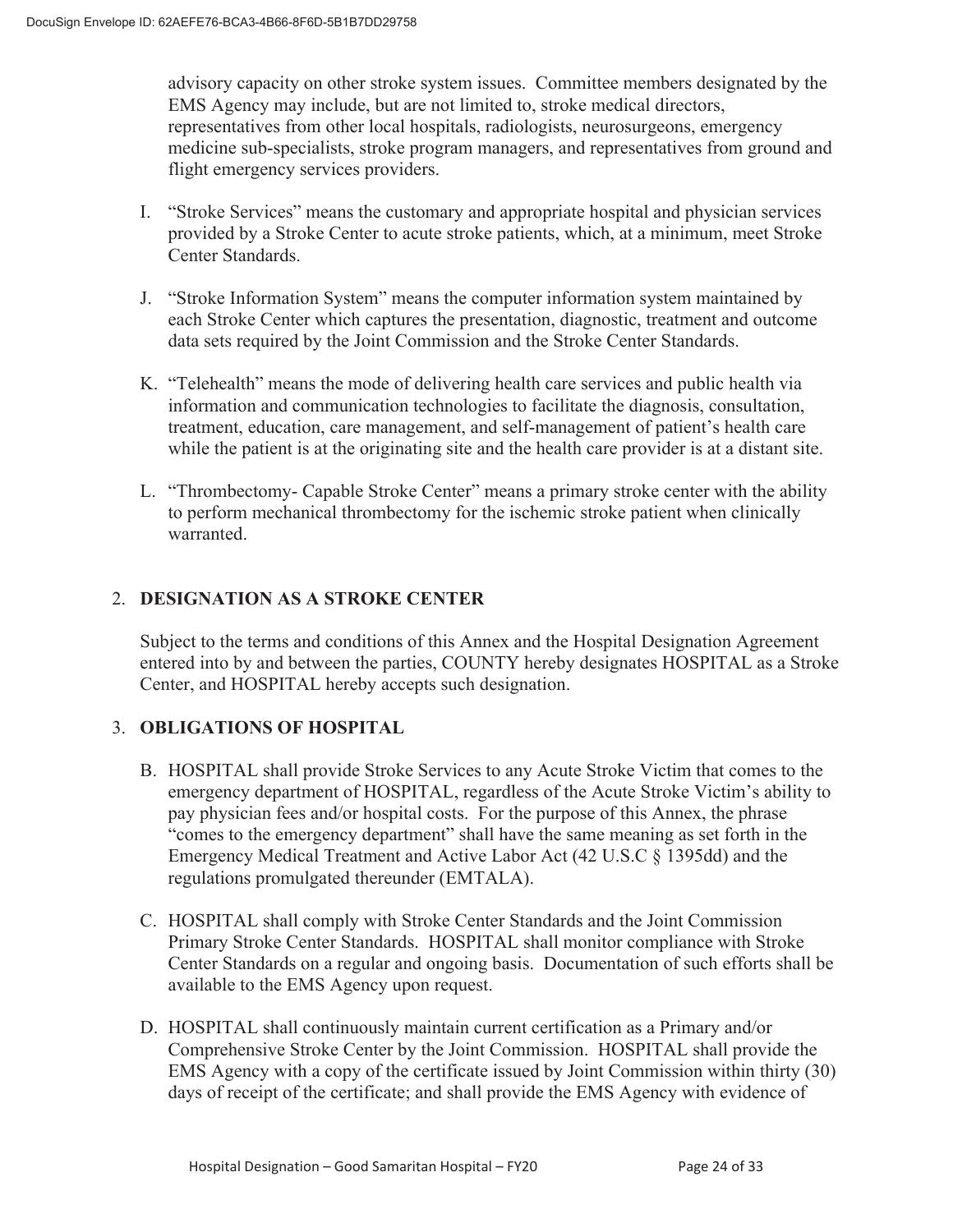continuing Joint Commission certification as a Primary and/or Comprehensive Stroke Center not less than thirty (30) days prior to the expiration of the current certificate.

- E. HOSPITAL shall notify the EMS Agency, in writing, within twenty-four (24) hours of any failure to meet Stroke Center Standards and take corrective action within a reasonable period of time to correct the failure.
- F. HOSPITAL shall maintain a designated telephone number to facilitate rapid access to an on-site physician for consultation with community physicians and other providers regarding care and transfer of Acute Stroke Victims.
- G. HOSPITAL shall actively and cooperatively participate as a member of the Stroke Care System Quality Improvement Committee, and such other related committees that may, from time to time, be named and organized by the EMS Agency.
- H. HOSPITAL shall maintain a Stroke Information System and submit Stroke Information System data to EMS Agency from AHA GWTG or equivalent (i) no less than quarterly and (ii) anytime upon request by the EMS Agency. HOSPITAL shall, at a minimum, collect and maintain the data specified in the Stroke Receiving Center Standards unless additional data points are adopted by the Stroke Care System Quality Improvement Committee.

# 4. **OBLIGATIONS OF THE EMS AGENCY**

- A. The EMS Agency will provide, or cause to be provided to HOSPITAL and/or the Stroke Care System Quality Improvement Committee, prehospital system data related to stroke care.
- B. The EMS Agency, in collaboration with the Stroke Care System Quality Improvement Committee, will strive to optimize the overall effectiveness of the Stroke Care System and its individual components through the development of performance measures for each component and for the system function as a whole (both process and outcomes measures) and by employing continuous quality improvement strategies and collaboration with stakeholders.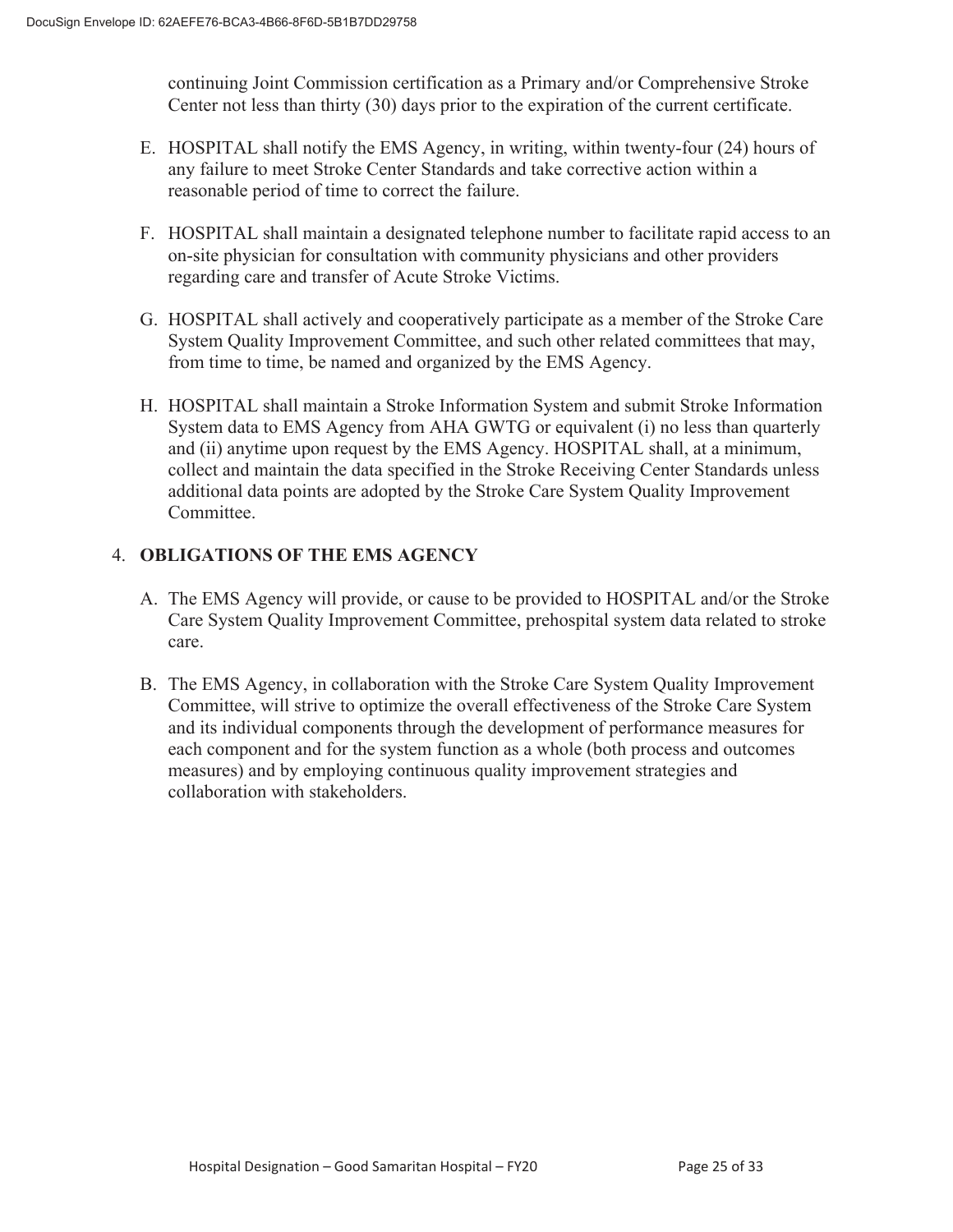This Annex is entered into this 1st day of January, 2020 by the parties.

**COUNTY OF SANTA CLARA HOSPITAL HOSPITAL** 

Procurement Department

\_\_\_\_\_\_\_\_\_\_\_\_\_\_\_\_\_\_\_\_\_\_\_\_\_\_\_\_ \_\_\_\_\_\_\_\_\_\_\_\_\_\_\_\_\_\_\_\_\_\_\_\_\_\_\_\_ Theresa G. Therilus Date Date Joseph Deschryver Date Interim Director of Procurement Chief Executive Officer 3/20/2020

3/15/2020

# **APPROVED AS TO FORM AND LEGALITY:**

DocuSigned by: 3/17/2020  $Wesley Dodd$   $3/11/2020$ Wesley Dodd Date Deputy County Counsel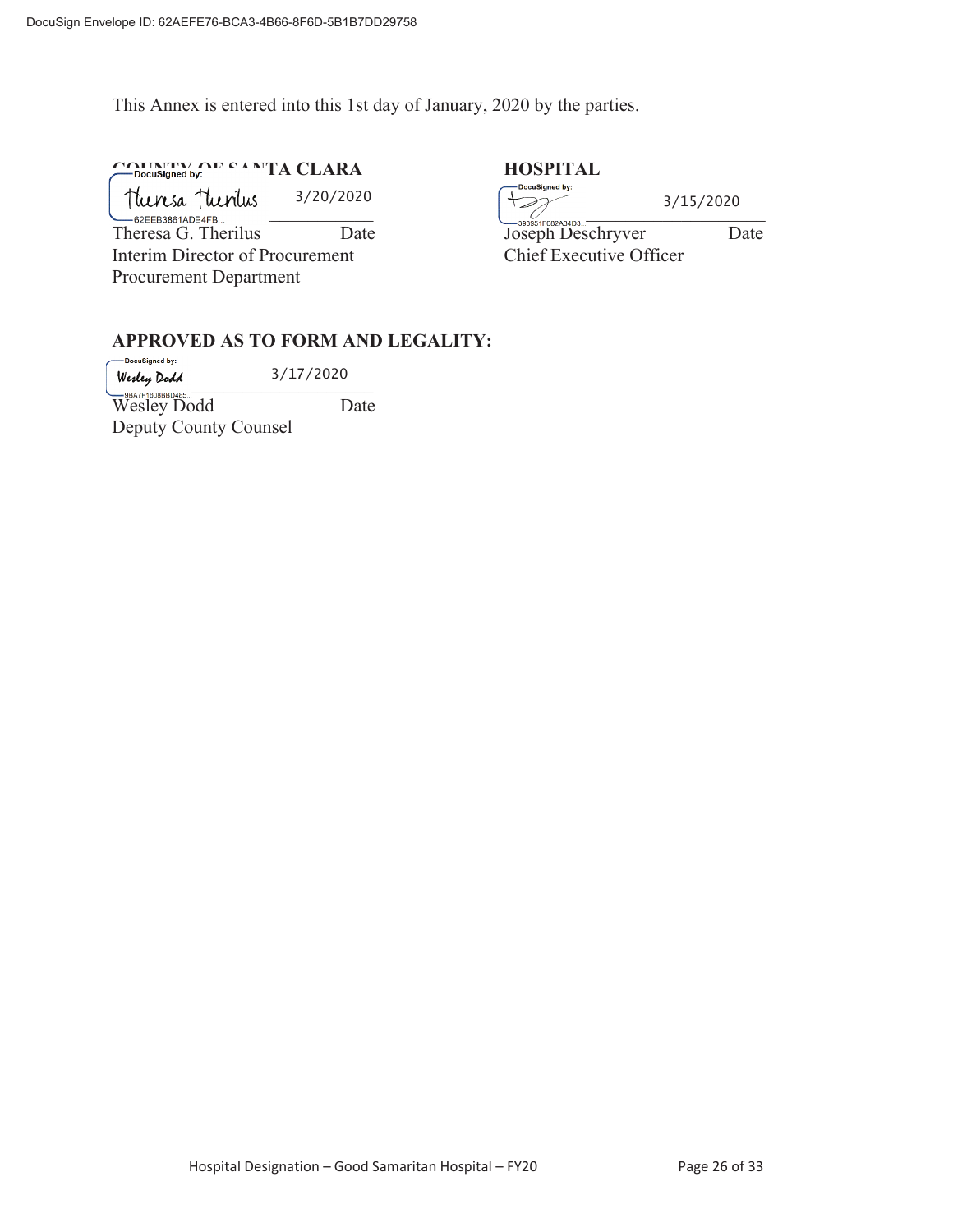# **ANNEX C**

# **DESIGNATION OF HOSPITAL AS AN ST ELEVATION MYOCARDIAL INFARCTION RECEIVING CENTER**

# **1. DEFINITIONS**

For the purposes of this Annex:

- A. "Cardiac Audit Committee" means the multi-disciplinary peer-review committee, composed of representatives from the STEMI Receiving Centers and other professionals designated by the EMS Agency, which audits the STEMI Care System makes recommendations for system improvements, and functions in an advisory capacity on other STEMI Care System issues. Committee members designated by the EMS Agency may include, but are not limited to, STEMI Receiving Center medical directors and program managers, representatives from other local hospitals, interventional and non-interventional cardiologists, emergency medicine sub-specialists, and representatives from ground and flight emergency services providers.
- B. "Immediately Available" means:
	- a) Unencumbered by conflict duties or responsibilities;
	- b) Responding without delay upon receiving notification; and
	- c) Being physically available to the specified area of the hospital when the patient is delivered in accordance with local EMS agency policies and procedures.
- C. "Percutaneous Coronary Intervention" or "PCI" means a procedure used to open or widen a narrowed or blocked coronary artery to restore blood flow supplying the heart, usually done on an emergency basis for a STEMI patient.
- D. "ST- Elevation Myocardial Infarction" or "STEMI" means a clinical syndrome defined by symptoms of myocardial infarction in association with ST-segment elevation on Electrocardiogram (ECG).
- E. "STEMI Care System" means an integrated prehospital and hospital program that is intended to direct patients with field identified ST Segment Elevation Myocardial Infarction directly to hospitals with specialized capabilities to promptly treat these patients.
- F. "STEMI Critical Care System" means a critical care component of the EMS system developed by a local EMS agency that links prehospital and hospital care to deliver treatment to STEMI patients.
- G. "STEMI Patient" means a patient with symptoms of myocardial infarction in association with ST-Segment Elevation in an ECG.
- H. "STEMI Program" means and organizational component of the hospital specializing in the care of STEMI patients.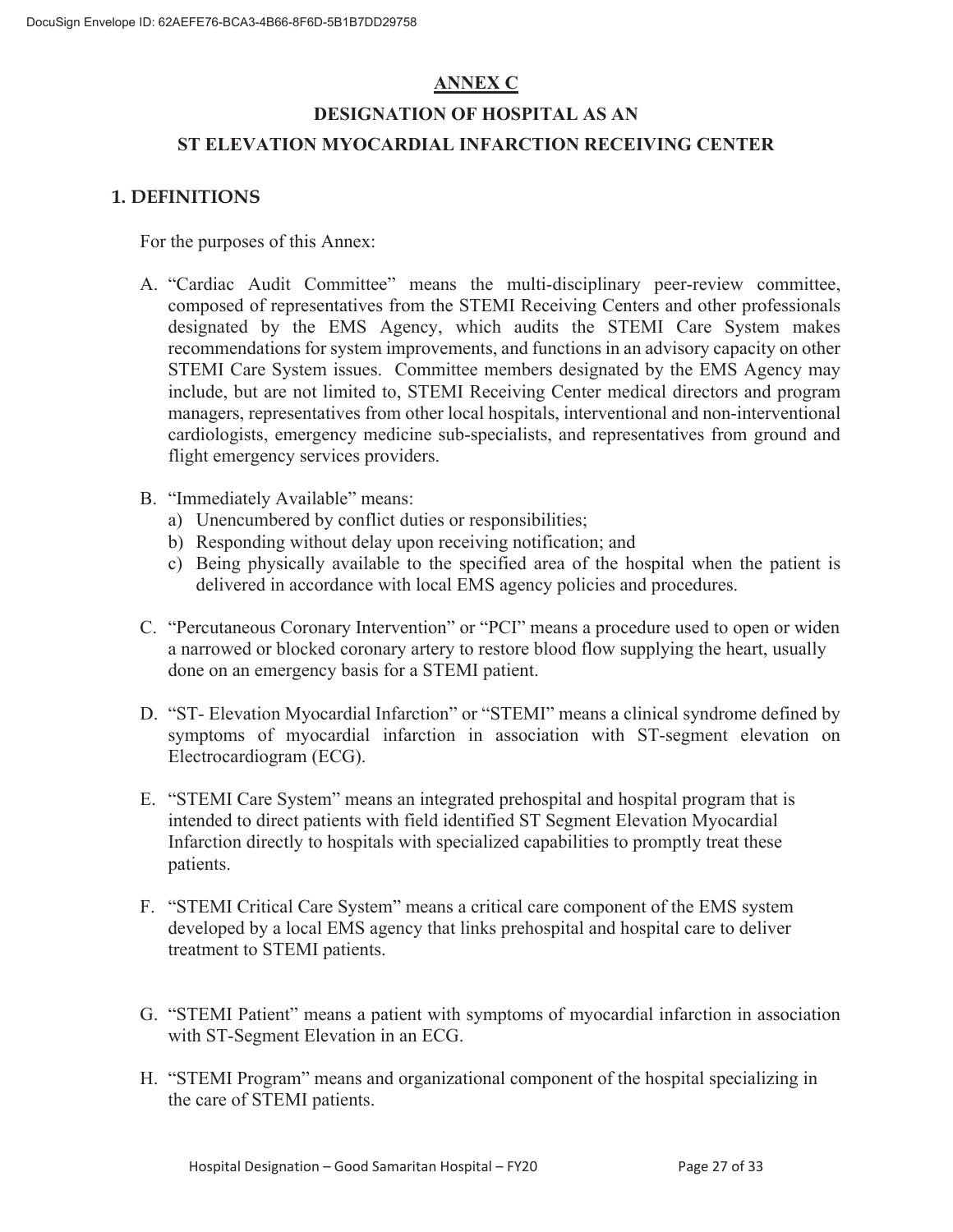- I. "STEMI Receiving Center" or "SRC" means a licensed general acute care facility meeting STEMI Receiving Center Standards, which has been designated as a STEMI Receiving Center by COUNTY.
- J. "STEMI Information System" means the computer information system maintained by each STEMI Receiving Center which captures the presentation, diagnostic, treatment and outcome data sets required by COUNTY and the STEMI Receiving Center Standards.
- K. "STEMI Receiving Center Standards" means the standards applicable to STEMI Receiving Centers set forth in Attachment A of this Annex, the EMS Agency's Comprehensive Cardiac Care System plan, and EMS Agency policies and procedures, as may be amended from time to time. A copy of the plan and the EMS Agency polices and procedures will be provided to the SRC's.

# 2. **DESIGNATION AS A STEMI RECEIVING CENTER**

Subject to the terms and conditions of this Annex and the Hospital Designation Agreement entered into by and between the parties, COUNTY hereby designates HOSPITAL as a STEMI Receiving Center, and HOSPITAL hereby accepts such designation.

## 3. **OBLIGATIONS OF HOSPITAL**

- A. HOSPITAL shall provide STEMI Receiving Center Services to any STEMI Patient that comes to the emergency department of HOSPITAL, regardless of the STEMI Patient's ability to pay physician fees and/or hospital costs. For the purpose of this Annex, the phrase "comes to the emergency department" shall have the same meaning as set forth in the Emergency Medical Treatment and Active Labor Act (42 U.S.C § 1395dd) and the regulations promulgated thereunder (EMTALA).
- B. HOSPITAL shall comply with STEMI Receiving Center Standards described in Attachment 1, which is attached and incorporated into this Annex. HOSPITAL shall monitor compliance with STEMI Receiving Center Standards on a regular and ongoing basis. Documentation of such efforts shall be made available to the EMS Agency upon request.
- C. HOSPITAL shall notify the EMS Agency, in writing, within twenty-four (24) hours of any failure to meet STEMI Receiving Center Standards and take corrective action within a reasonable period of time to correct the failure.
- D. HOSPITAL shall maintain a designated telephone number to facilitate rapid access to an on-site physician for consultation with community physicians and other providers regarding care and transfer of STEMI Patients.
- E. HOSPITAL shall actively and cooperatively participate as a member of the Cardiac Audit Committee, and such other related committees that may, from time to time, be named and organized by the EMS Agency.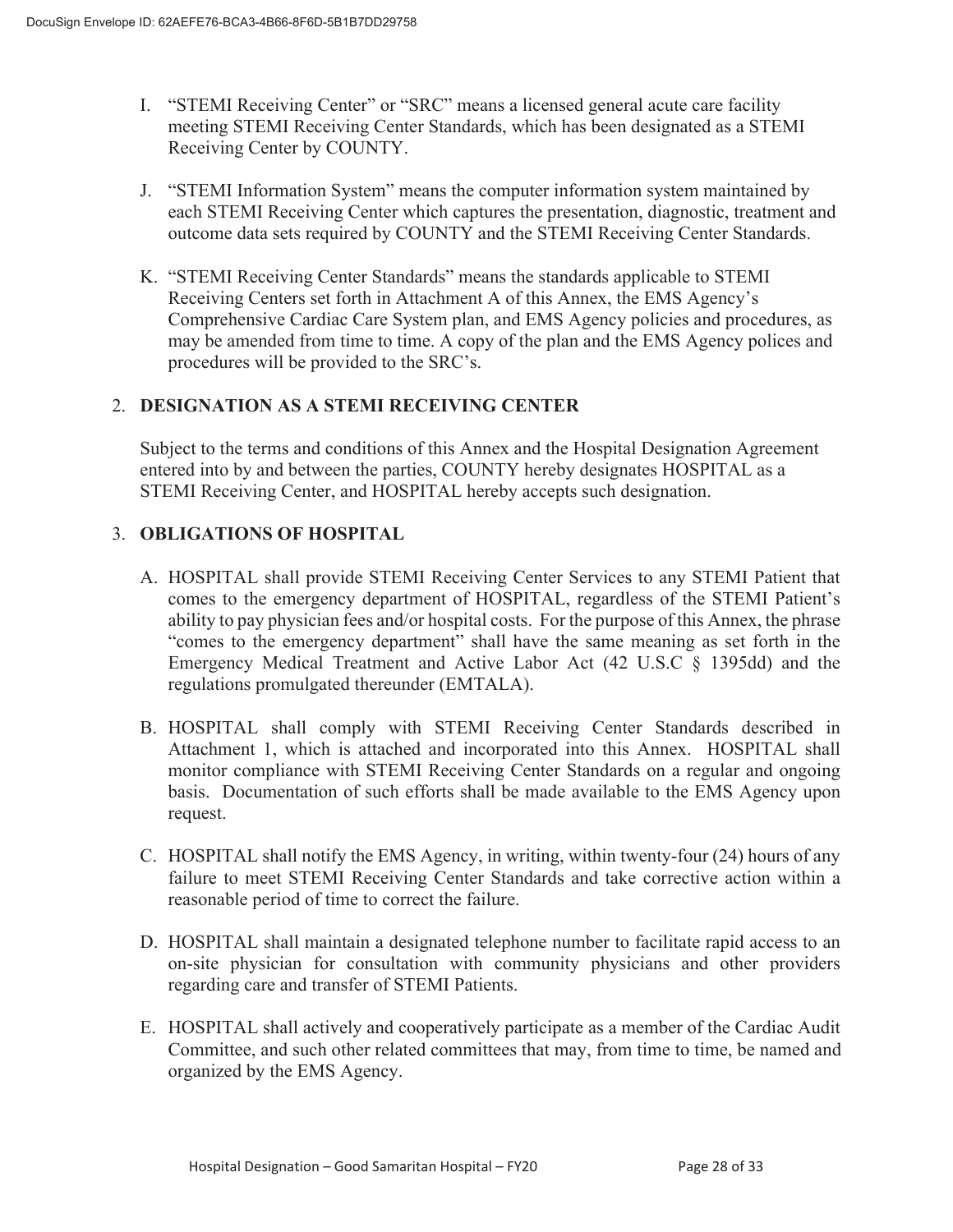F. HOSPITAL shall maintain a STEMI Information System and submit STEMI Information System data to EMS Agency from AHA ACTION Registry or equivalent (i) no less than quarterly and (ii) anytime upon request by the EMS Agency. HOSPITAL shall, at a minimum, collect and maintain the data specified in the STEMI Receiving Center Standards unless additional data points are adopted by the Cardiac Audit Committee.

## 4. **OBLIGATIONS OF THE EMS AGENCY**

- A. The EMS Agency will provide, or cause to be provided to HOSPITAL and/or the Cardiac Audit Committee, prehospital system data related to STEMI care.
- B. The EMS Agency will strive to optimize the overall effectiveness of the Comprehensive Cardiac Care System and its individual components through the development of performance measures for each component and for the system function as a whole (both process and outcomes measures) and by employing continuous quality improvement strategies and collaboration with stakeholders.

This Annex is entered into this 1st day of January, 2020 by the parties.

#### **COUNTY OF SANTA CLARA HOSPITAL**  DocuSianed by:

Theresa Thenius 3/20/2020 \_\_\_\_\_\_\_\_\_\_\_\_\_\_\_\_\_\_\_\_\_\_\_\_\_\_\_\_ \_\_\_\_\_\_\_\_\_\_\_\_\_\_\_\_\_\_\_\_\_\_\_\_\_\_\_\_

Interim Director of Procurement Chief Executive Officer Procurement Department

DocuSianed by

3/15/2020

Theresa G. Therilus Date Date Joseph Deschryver Date

**APPROVED AS TO FORM AND LEGALITY:** 

-DocuSigned by: 3/17/2020 Wesley Dodd  $3/11/2020$ 

Wesley Dodd Date Deputy County Counsel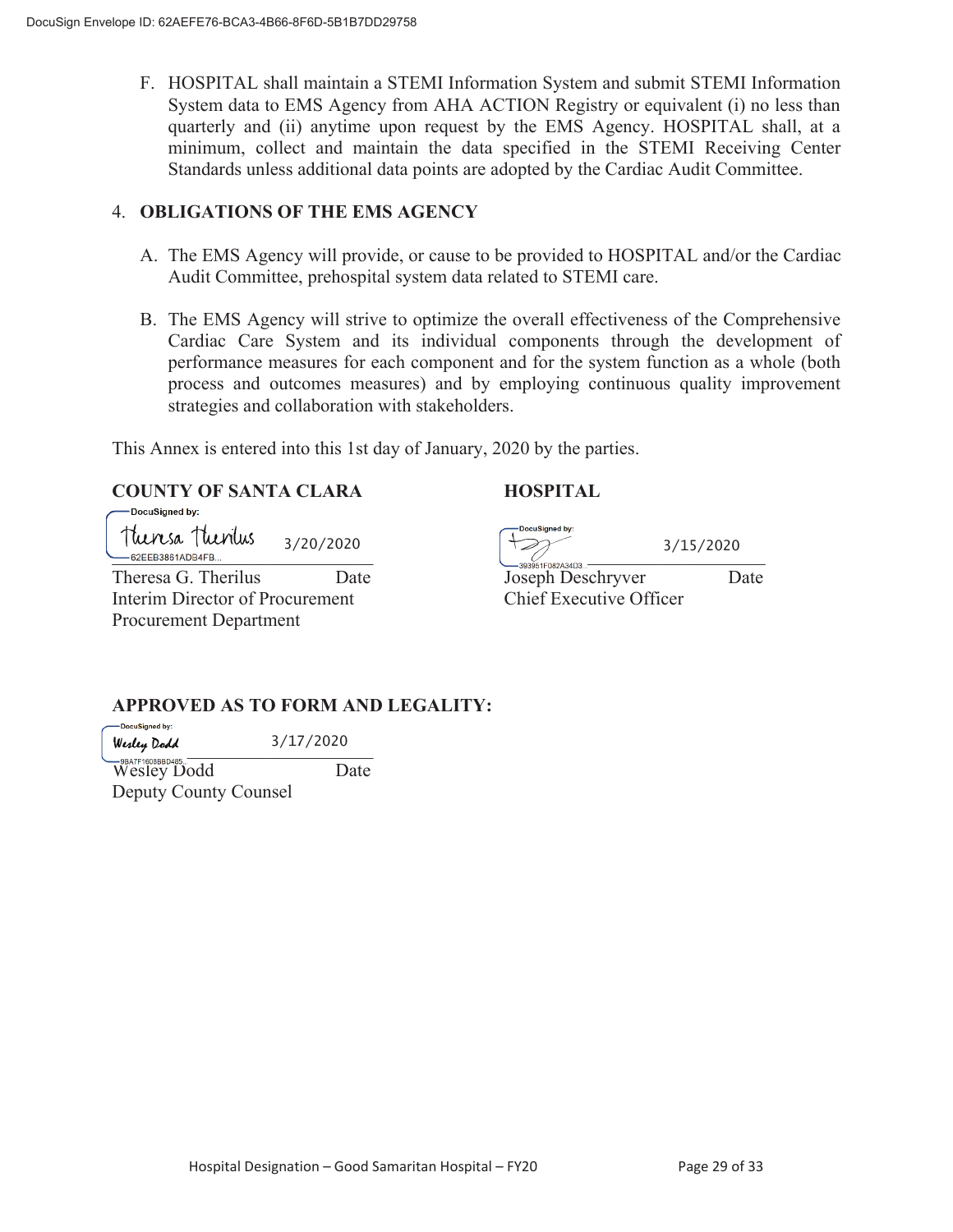# Attachment 1 to Annex C STEMI RECEIVING CENTER STANDARDS

# **INTRODUCTION**

These standards were developed to ensure that patients transported by the 9-1-1 system in Santa Clara County who exhibit an ST Elevation Myocardial Infarction (STEMI) pattern on a Prehospital obtained 12-Lead electrocardiogram (EKG) are transported to a hospital appropriate to their needs. With the initiation of 12-Lead EKG by paramedics and rapid transport to a STEMI Receiving Center (SRC), patients with STEMI's will receive an earlier definitive diagnosis and treatment resulting in improved outcomes.

#### **ACKNOWLEDGEMENTS**

The input of all the members of the Comprehensive Cardiac Care Task Force in Santa Clara County was essential for the development of these standards. The Task force consisted of cardiologists representing all of the hospitals in Santa Clara County, Nurse Management representation for all of the Emergency Departments, representation from the cardiac catheterization labs, representatives from the EMS Agency, representatives from the American Heart Association as well as representation from the Hospital Council of Northern and Central California.

## **DEFINITIONS**

"STEMI" means a type of myocardial infarction, acute in nature, that generates an ST segment elevation on the 12-lead EKG.

"STEMI Receiving Center" or "SRC" means a licensed general acute care hospital with (1) a special permit for a cardiac catheterization laboratory and cardiovascular surgery from the California State Department of Health Services, (2) designation as an SRC by the County of Santa Clara, and (3) certification by the Joint Commission.

"Percutaneous Coronary Intervention" and "PCI" mean a broad group of techniques used for the diagnosis and treatment of patients with STEMI.

"TIMI Grade III Flow" means the Thrombolytics In Myocardial Ischemia (TIMI) Scale which defines flow rate through an opened artery-grade III is unimpeded flow.

# **GENERAL SRC REQUIREMENTS**

- A. Hospital Licenses
	- 1. Currently recognized as a Santa Clara County Receiving Facility
	- 2. Special permit for a Cardiac Catheterization Laboratory from the California State Department of Health Services (DHS)
	- 3. Holds a special permit issued by DHS for Cardiovascular Surgery Service or has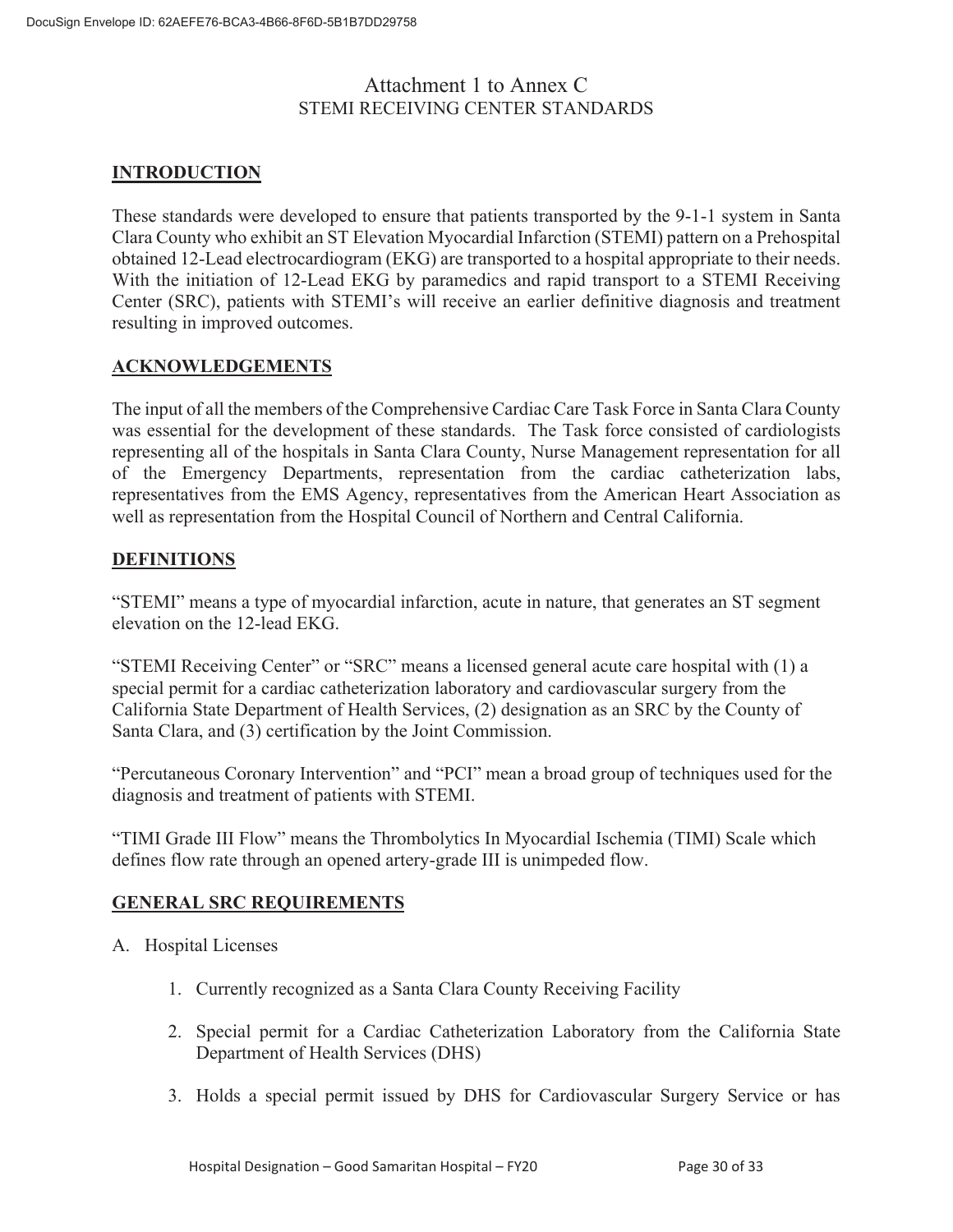established current transfer agreements with a hospital or hospitals holding such a special permit.

- B. Hospital Capabilities
	- 1. An Intra Aortic Balloon Pump shall be available on site 24 hours per day/7 days per week with a person capable of operating this equipment.
	- 2. Cardiac Catheterization Laboratory operable 24 hours/day, 7 days/ week.

#### C. Personnel

1. SRC Medical Director

The SRC shall designate a medical director for the STEMI program who shall be a physician certified by the American Board of Internal Medicine (ABIM) with current ABIM sub-specialty certification in Cardiovascular Disease and Interventional Cardiology, who will ensure compliance with these SRC standards and perform ongoing Quality Improvement (QI) as part of the hospital and system QI Program.

The SRC Medical Director must be a credentialed member of the medical staff with PCI privileges.

2. SRC Program Manager

The SRC shall designate a program manager for the STEMI program who shall be a registered nurse with experience in Emergency Medicine or Cardiovascular Care, who shall assist the SRC Medical Director to ensure compliance with these SRC standards and the QI program.

3. Cardiovascular Lab Coordinator

The SRC shall have a Cardiovascular Lab Coordinator who shall assist the SRC Medical Director and the SRC Program Manager to ensure compliance with these SRC Standards and the QI Program.

4. Physician Consultants

The SRC shall maintain a daily roster of the following on-call physicians who must be promptly available when a STEMI patient presents to the hospital:

a. Interventional Cardiologists-with privileges for PCI and credentialed by the hospital in accordance with the American College of Cardiology/American Heart Association national standards.

The SRC will submit a list of Cardiologists with Active PCI privileges to the EMS Agency annually.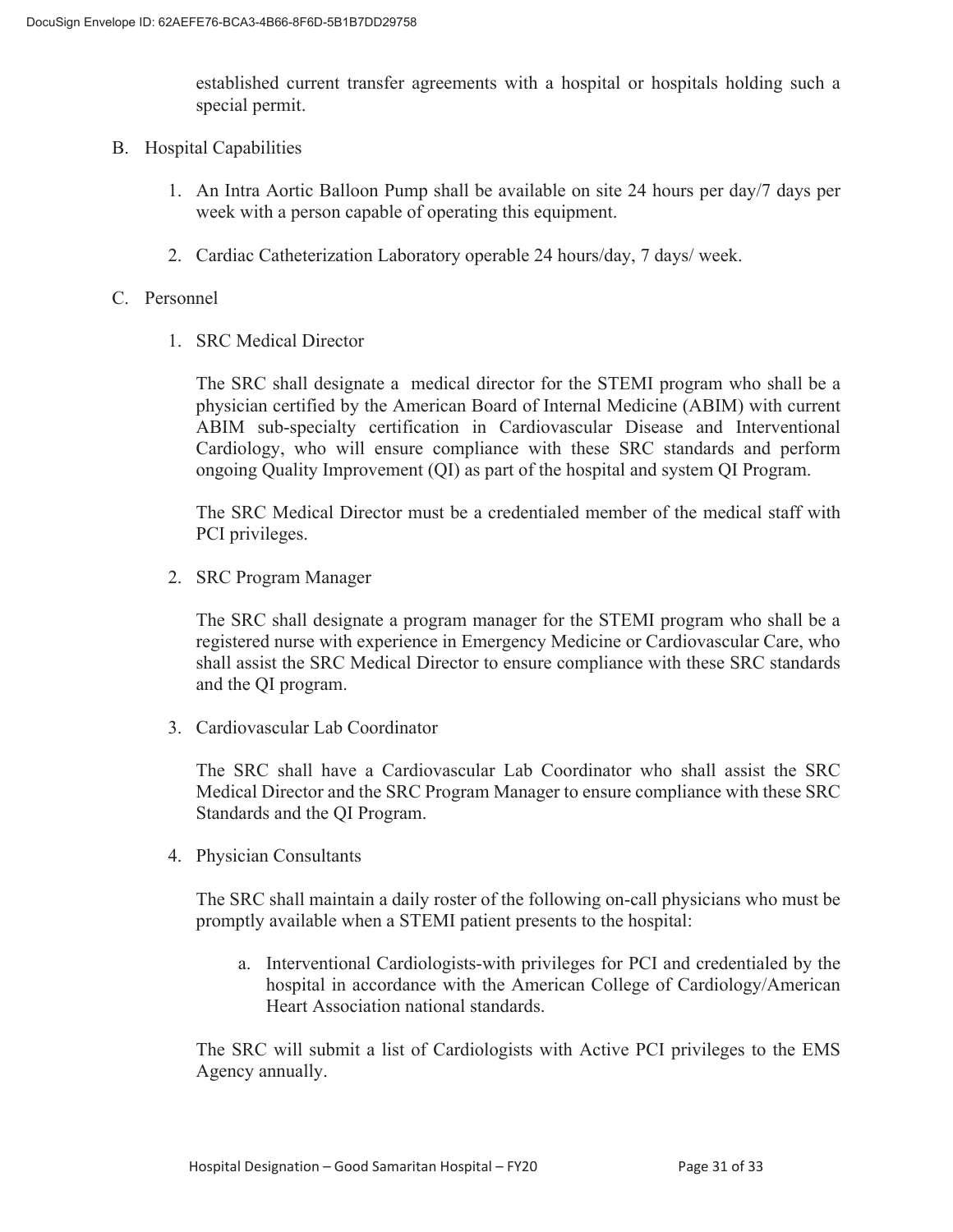- D. Clinical Performance Standards
	- 1. Cardiac Catheterization Laboratory Standards

The SRC Cardiac Catheterization Lab shall demonstrate evidence of performance of at least 200 PCI procedures annually.

2. Interventional Cardiologist Standards

 Each interventional cardiologist shall perform a minimum average of 75 or more PCI procedures per year.

 It is desirable but not required that each interventional cardiologist shall have an average of 11 STEMI cases per year.

 There shall be a mentorship program available for those individual practitioners who do not meet the performance standard of 75 cases per year.

E. Clinical Process Performance Standard

Each SRC shall demonstrate Door to Balloon inflation time of 90 minutes or less in 75% of their cases.

The overall goal of the STEMI Care System in Santa Clara County is to achieve first medical contact (Performance of the prehospital 12 Lead EKG) to balloon inflation of <90 minutes in 75% of all cases.

F. Policies

Internal policies shall be developed for the following:

- 1. Criteria for patients to receive emergent angiography or emergent fibrinolysis based on physician decisions for individual patients.
- 2. Goals to Primary PCI (medical contact to balloon inflation time)
- G. Data Collection
	- 1. Each SRC shall maintain a STEMI Information System and submit STEMI Information System data to EMS Agency on a regular basis, as requested by the EMS Agency. The SRC shall collect and submit data points that have been adopted by the Cardiac Care System Quality Improvement Committee.
- H. Quality Improvement- Prehospital patients
	- 1. An SRC QI program shall be established to review and collect outcome data to be reported to the County EMS Agency each month for 9-1-1 transported STEMI patients